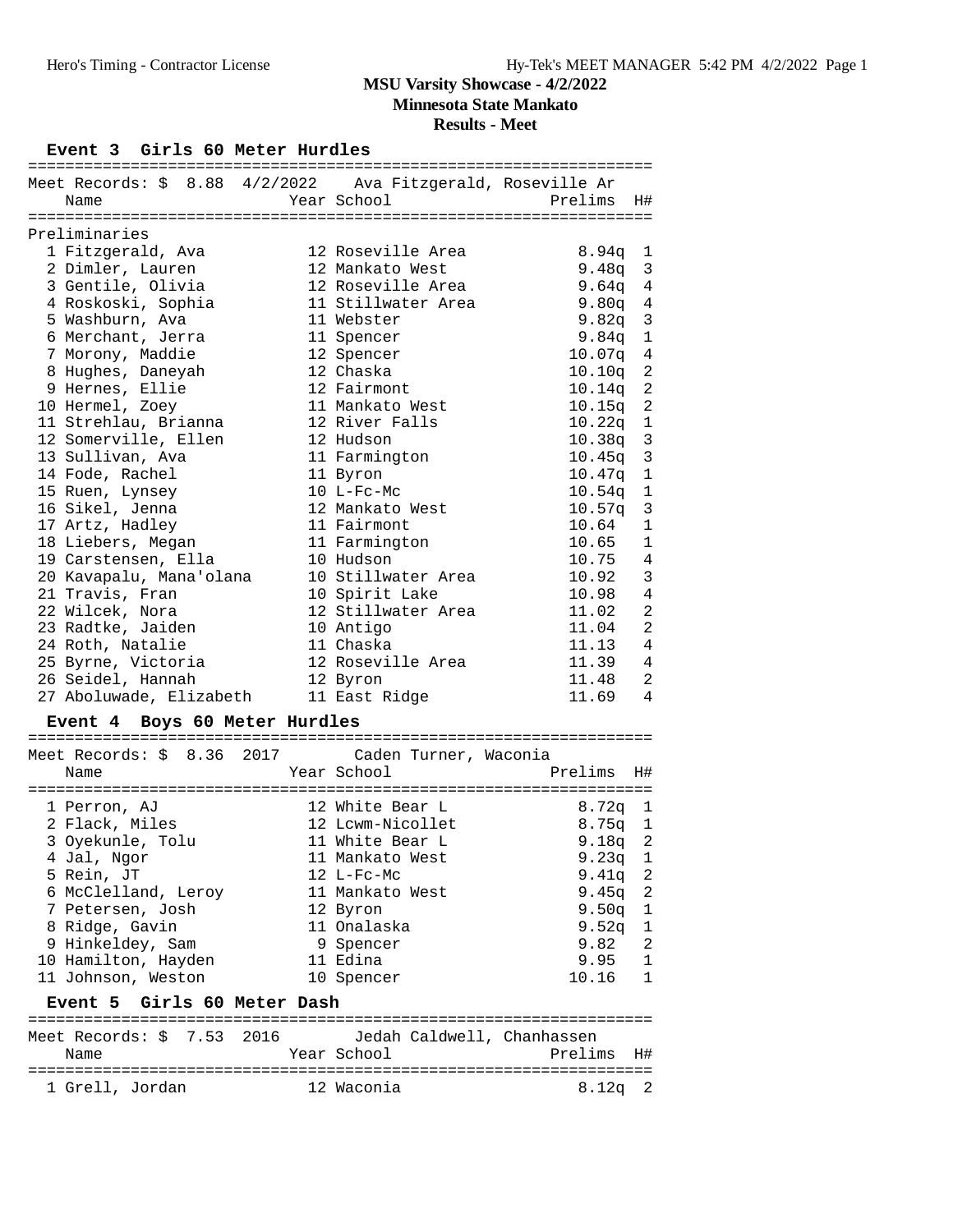**Minnesota State Mankato**

**Results - Meet**

# **....Event 5 Girls 60 Meter Dash**

| 2 Wissbroecker, MacKenzie | 10 Antigo          | 3<br>8.18q              |
|---------------------------|--------------------|-------------------------|
| 3 Haack, Paige            | 11 Lake of the     | $8.21q$ 1               |
| 4 Molling, Taylor         | 11 Onalaska        | $8.22q$ 4 8.214         |
| 5 Orf, Lillian            | 12 Woodbury        | 8.22q 3 8.220           |
| 6 Randleman, Rebecca      | 11 River Falls     | $8.24q$ 4               |
| 7 Piercy, Allison         | 12 Spencer         | 8.29q<br>2              |
| 8 Brenegen, Adriana       | 9 Winona           | 8.31q 8                 |
| 9 Pagel, Cayman           | 10 Stillwater Area | $8.32q$ 1               |
| 10 Simmers, Madison       | 12 Woodbury        | 8.33q<br>6              |
| 11 Garscia, Monet         | 9 Roseville Area   | 8.34q<br>6              |
| 12 Langer, Bethany        | 10 Waconia         | 6<br>8.38q              |
| 13 Apet, Hemetii          | 11 Roseville Area  | $8.39q$ 7               |
| 14 Mau, Esther            | 9 Roseville Area   | $\overline{5}$<br>8.40q |
| 15 Stafne, Eva            | 11 Stillwater Area | 7<br>8.41q              |
| 16 Silloway, Brooklyn     | 11 River Falls     | 8.42q<br>8              |
| 17 Hughes, Daneyah        | 12 Chaska          | 8.44<br>5               |
| 18 Wilber, Ava            | 12 Hudson          | $7\phantom{.0}$<br>8.46 |
| 19 Piercy, Jada           | 11 Spencer         | 8.48<br>$\mathbf{1}$    |
| 20 Addo, Janet            | 11 Roseville Area  | 8.51 78.504             |
| 21 Balak, Samantha        | 12 Roseville Area  | 8.51<br>5 8.508         |
| 22 Yarbrough, Ameleon     | 9 Roseville Area   | 8.54 2 8.531            |
| 23 Koenig, Lillian        | 9 Princeton        | 8.54<br>5 8.535         |
| 24 Jilek, Lanie           | 11 Hudson          | 8.55<br>6               |
| 25 Anderson, Hattie       | 8 Minneapolis      | 8.56<br>3 8.555         |
| 26 Saxton, Carissa        | 12 Fairmont        | 8.56<br>4 8.559         |
| 27 Huber, Libby           | 11 Hudson          | 8.57<br>7               |
| 28 Myhre, Jenna           | 10 Waconia         | 8.59<br>7 8.584         |
| 29 Theis, Brynley         | 11 Waconia         | 8.59<br>8 8.590         |
| 30 Roraff, Carmen         | 11 Onalaska        | 8.60<br>4               |
| 31 Johnson, Lilly         | 10 Hudson          | 8.61<br>5               |
| 32 Otoo, Jada             | 9 East Ridge       | 3 8.643<br>8.65         |
| 33 Duellman, Mandy        | 12 Winona          | 8 8.646<br>8.65         |
| 34 Marble, Ruby           | 8 Mankato West     | 8.66<br>3 8.653         |
| 35 Sanneh, Isabella       | 10 East Ridge      | 3 8.660<br>8.66         |
| 36 Wilson, Jayda          | 8 Roseville Area   | 8.69<br>2               |
| 37 Frisbie, Elise         | 12 River Falls     | 8.70<br>1 8.691         |
| 38 Barrett, Addie         | 10 Chisago Lakes   | 8.70<br>6 8.692         |
| 39 Barnes, Kendall        | 10 Roseville Area  | 8.72<br>8               |
| 40 Brogle, Lauren         | $10$ L-Fc-Mc       | 8.79<br>7               |
| 41 Smith, Bene'           | 9 Chisago Lakes    | 3<br>8.80               |
| 42 Basile, Avery          | 11 Byron           | $\mathbf{1}$<br>8.82    |
| 43 Tindle, Brooklyn       | 11 Edina           | 8.83<br>8               |
| 44 MacIntyre, Ava         | 10 Roseville Area  | 5<br>8.86               |
| 45 Bancker, Caitlin       | 9 Woodbury         | 8.90<br>8               |
| 46 Halder, Carly          | 8 Byron            | 8.94<br>6               |
| 47 Ryan, Abby             | 11 Farmington      | 9.00<br>6               |
| 48 Olenius, Abby          | 12 Mankato West    | 9.13<br>8 9.121         |
| 49 Kovacich, Caitlin      | 10 Woodbury        | 9.13<br>2 9.123         |
| 50 Ryberg, Alexis         | 9 Stillwater Area  | 9.13<br>5 9.124         |
| 51 Conway, Carly          | 10 Winona          | 9.13<br>4 9.128         |
| 52 Richardson, Olivia     | 8 Byron            | 9.16<br>2               |
| 53 Radtke, Jaiden         | 10 Antigo          | 2<br>9.17               |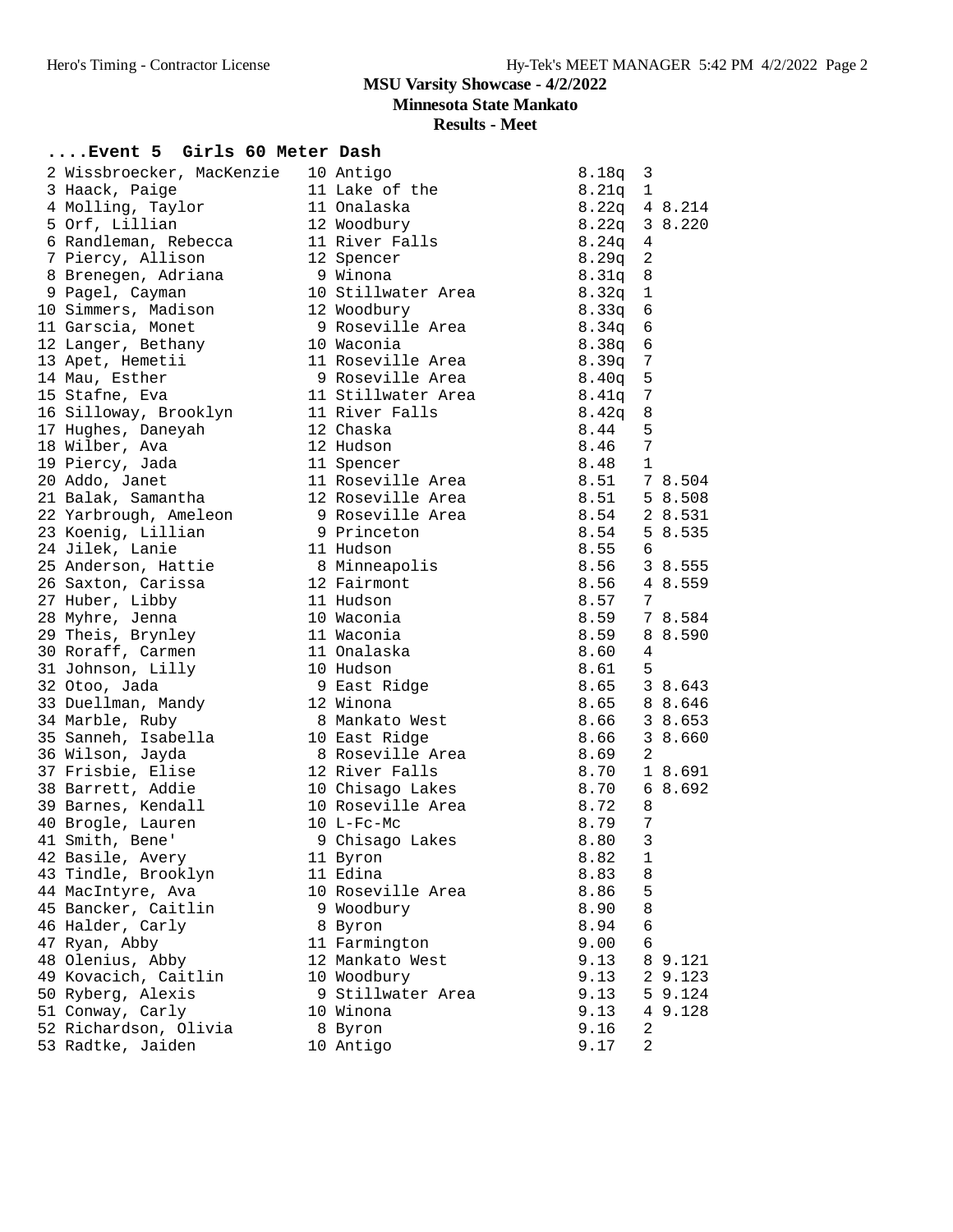**Minnesota State Mankato**

**Results - Meet**

# Event 6 Boys 60 Meter Dash

| Meet Records: \$ 7.05 4/2/2022  Qai Hussey, Spirit Lake |                    |                      |                |  |
|---------------------------------------------------------|--------------------|----------------------|----------------|--|
| Name                                                    | Year School        | Prelims              | H#             |  |
|                                                         |                    |                      |                |  |
| 1 Hussey, Qai                                           | 12 Spirit Lake     |                      | 7.13q 4 7.123  |  |
| 2 Ebbert, Elijah                                        | 12 White Bear L    | 7.13q 4 7.129        |                |  |
| 3 Fredrickson, Erik                                     | 12 Robbinsdale     | $7.16q$ 3            |                |  |
| 4 DeCook, Trent                                         | 12 Byron           | 7.24q                | 6              |  |
| 5 Shrum, Jonathan                                       | 11 Farmington      |                      | 7.29q 6 7.283  |  |
| 6 Johnson, Seth                                         | 12 St Louis Park   | 7.29q 3 7.288        |                |  |
| 7 Rosengren, Thomas                                     | 12 Stillwater Area | 7.29q 2 7.289        |                |  |
| 8 Towad, Elrad                                          | 11 Robbinsdale     | 7.32q                | 5              |  |
| 9 Piehl, Mitchell                                       | 12 Hutchinson      |                      |                |  |
|                                                         | 11 River Falls     |                      | 7.33q 5 7.321  |  |
| 9 Gilbertson, Jacob                                     |                    |                      | 7.33q 3 7.321  |  |
| 11 Havemeier, Brady                                     | 12 Lcwm-Nicollet   | 7.33q                | 6 7.322        |  |
| 12 Karras, Jordan                                       | 11 River Falls     | 7.33q 5 7.330        |                |  |
| 13 Brown, Donovan                                       | 12 Princeton       | 7.34q 4              |                |  |
| 14 Elliot, Alex                                         | 11 Hutchinson      | 7.39q                | 6              |  |
| 15 Vaulx, Jontay                                        | 11 White Bear L    |                      | 7.40q 4 7.397  |  |
| 15 Rixmann, Samuel                                      | 12 River Falls     |                      | 7.40q 2 7.397  |  |
| 17 Davis, Dominic                                       | 11 Winona          | 7.40                 | 1 7.400        |  |
| 18 Buesgens, Ben                                        | 12 Farmington      | $7.41$<br>$7.42$     | 2              |  |
| 19 Young, Sam                                           | 10 Stillwater Area |                      | 5              |  |
| 20 Robbins, Miles                                       | 9 Spencer          | 7.43                 | 5              |  |
| 21 Kahrer, Caden                                        | Jr East Ridge      | 7.44 1 7.438         |                |  |
| 22 Anderson, Caleb                                      | 10 White Bear L    | 7.44 4 7.440         |                |  |
| 23 Pruzek, Ben                                          | 12 Hudson          | 7.46                 | $\mathbf{3}$   |  |
| 24 Bollman, Elijah                                      | 11 Mankato West    | $7.47$ $3$ $7.463$   |                |  |
| 25 Green, Elijah                                        | 11 Mankato West    | 7.47 5 7.465         |                |  |
| 26 Smith, Jalen                                         | 10 Mankato West    | 7.50 2 7.494         |                |  |
| 27 Schick, Liam                                         | 10 Byron           | 7.50                 | 1 7.500        |  |
|                                                         |                    |                      |                |  |
| 28 Koudaya, Koffi                                       | 12 Minneapolis     | 7.52                 | 2              |  |
| 29 Ludeman, Camden                                      | 12 Lcwm-Nicollet   | 7.53                 | 6              |  |
| 30 Barth, Kasey                                         | 10 Onalaska        | 7.55<br>7.55<br>7.56 | $\overline{2}$ |  |
| 31 Anguita-Smith, Carlos                                | 12 St Louis Park   |                      | 4 7.551        |  |
| 32 Peterson, Parker                                     | 10 Hutchinson      | 7.56                 | 4 7.556        |  |
| 33 Reighard, Travis                                     | 12 Waconia         | 7.60                 | 3              |  |
| 34 Stanzel, Keaton                                      | 10 Spencer         | 7.62                 | 3              |  |
| 35 Strand, Simon                                        | 10 Chisago Lakes   | 7.65                 | $\mathbf{1}$   |  |
| 36 Ashworth, Ethan                                      | 12 Webster         | 7.66                 | $\mathbf 1$    |  |
| 37 Blair, Thomas                                        | 11 Stillwater Area | 7.67                 | 6              |  |
| 38 Graner, Owen                                         | 10 Winona          | 7.68                 | 6 7.673        |  |
| 39 Winkler, Sawyer                                      | 10 Webster         | 7.68                 | 1 7.674        |  |
| 40 Johnston, Ethan                                      | 11 Mankato West    | 7.69                 | 4 7.686        |  |
| 41 Garcia Grafing, Jack                                 | 10 Minneapolis     | 7.69                 | 7.687<br>2     |  |
| 42 Rieckhoff, Mitchell                                  | 10 Waconia         | 7.70                 | 3              |  |
| 43 Rustad, Ben                                          | 12 Winona          | 7.71                 | $\overline{2}$ |  |
| 44 Morris, Edmond                                       | 9 Chisago Lakes    | 7.73                 | 1              |  |
| 45 Fling, Trey                                          | 12 Mankato West    | 7.79                 | 6              |  |
| 46 Vettel, Ashton                                       | 10 Waconia         | 7.86                 | 5              |  |
| 47 Allyn, Josiah                                        | 10 Waconia         | 7.87                 | 5              |  |
| 48 Omboga, Albert                                       | So East Ridge      | 7.95                 | 1              |  |
|                                                         |                    |                      |                |  |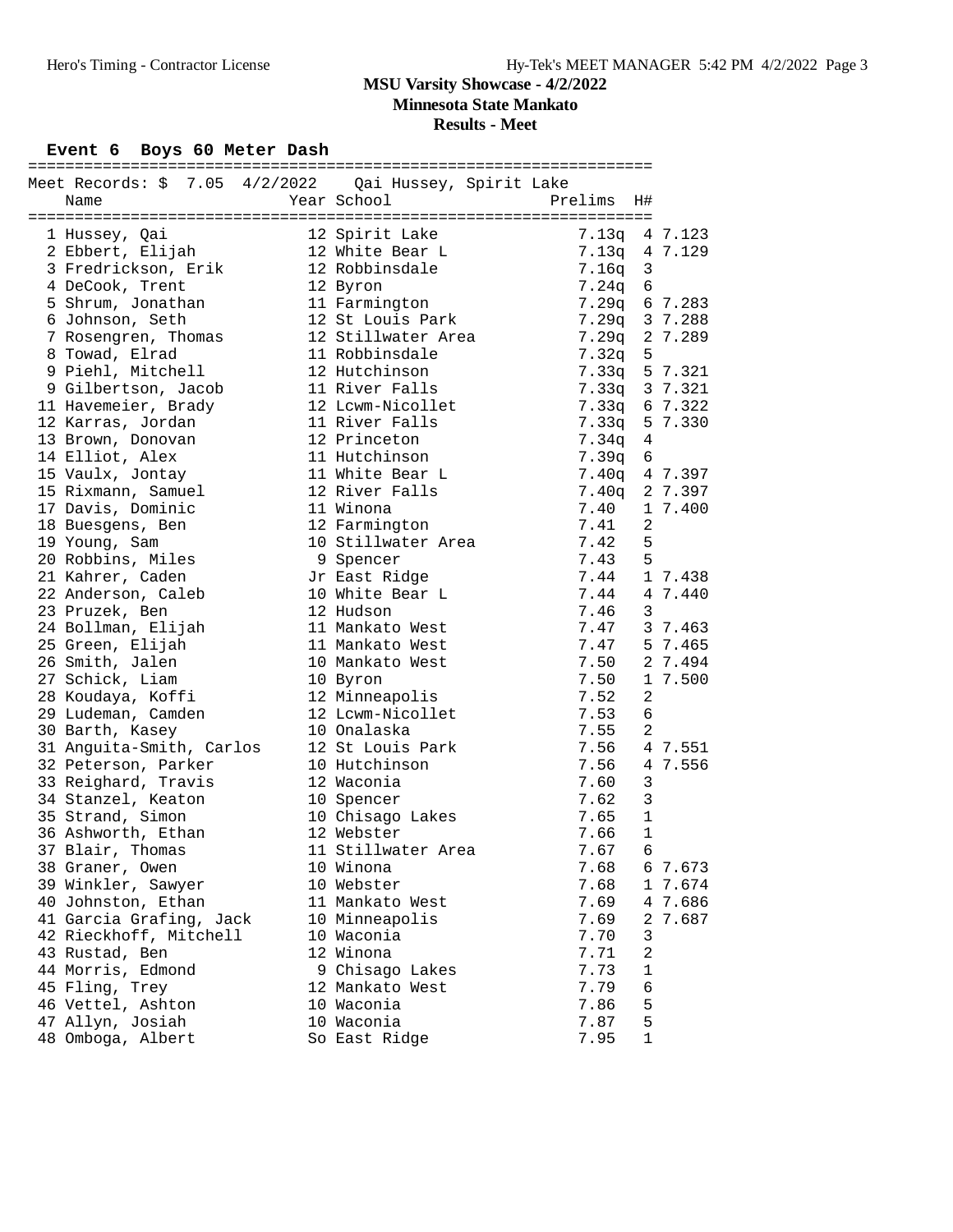**Minnesota State Mankato**

# **Results - Meet**

# **Event 1 Girls 4x800 Meter Relay**

|        | Meet Records: \$ 9:37.96 2016<br>School     | Edina |                                                 | Finals Points |
|--------|---------------------------------------------|-------|-------------------------------------------------|---------------|
|        |                                             |       |                                                 |               |
| Finals |                                             |       |                                                 |               |
|        | 1 Edina<br>' A '                            |       | 9:55.67                                         | 10            |
|        | 1) Rogers, Haley 10                         |       | 2) Manhard, Abbie 12                            |               |
|        | 3) Iyer, Macy 12                            |       | 4) Flynn, Bayliss 11                            |               |
|        | 2 Onalaska 'A'                              |       | 10:02.38                                        | 8             |
|        | 1) Thomas, Alexandra 11                     |       | 2) Lonning, Jillian 12                          |               |
|        | 3) Gutierrez, Isabella 10                   |       | 4) Carkhuff, Makayla 11                         |               |
|        | 3 Hudson 'A'                                |       | 10:28.60                                        | 6             |
|        | 1) Field, Manon 12                          |       | 2) Belany, Rebecca 10                           |               |
|        | 3) Mitchell, Ruby 11                        |       | 4) Loewe, Haley 10                              |               |
|        | 4 St Louis Park 'A'                         |       | 10:35.83                                        | 5             |
|        | 1) Miller, Jersey 10                        |       | 2) Lindeman, Eleanor 9                          |               |
|        | 3) Healey, Anna 9                           |       | 4) Meyen, Ayelel 10                             |               |
|        | 5 Hibbing 'A'                               |       | 10:41.57                                        | 4             |
|        | 1)                                          |       | 2) Theien, Abby 9                               |               |
|        | 3) Strukel, Jocelyn 10                      |       | 4) Sladek, Mileena 10                           |               |
|        | 6 Byron 'A'                                 |       | 10:47.38                                        | 3             |
|        | 1) Halder, Paige 10                         |       | 2) Basile, Abby 10                              |               |
|        | 3) Schneider, Kailey 10                     |       | 4) Hamilton, Michaela                           |               |
|        | 7 Spencer 'A'                               |       | 10:58.52                                        | 2             |
|        | 1) Morey, Emma 11                           |       | 2) Morey, Peyton 9                              |               |
|        | 3) Hamilton, Ivy 11                         |       | 4) Schoelerman, Adalyn 10                       |               |
|        |                                             |       |                                                 |               |
|        | Event 2 Boys 4x800 Meter Relay              |       |                                                 |               |
|        |                                             |       |                                                 |               |
|        |                                             |       |                                                 |               |
|        | Meet Records: \$ 8:14.65 2016<br>School     |       | White Bear Lake<br>Finals                       | Points        |
|        | 1 Onalaska<br>. A'                          |       | 8:31.20                                         | 10            |
|        |                                             |       |                                                 |               |
|        | 1) Walters, Ronald 12                       |       | 2) Burnstad, Blake 10                           |               |
|        | 3) Lee, Tyler 12                            |       | 4) Putz, Manny 9<br>8:38.29                     | 8             |
|        | $2 L-Fc-Mc$ 'A'                             |       | 2) Ruen, Luke 10                                |               |
|        | 1) Ruen, Carson 12                          |       |                                                 |               |
|        | 3) Snder, Isaac 10<br>3 Edina 'A'           |       | 4) Kiehne, Jayce 10<br>8:41.61                  | 6             |
|        |                                             |       |                                                 |               |
|        | 1) Defor, Andrew 11                         |       | 2) Johnson, Owen 12                             |               |
|        | 3) Rodeghier, Adam 11                       |       | 4) Haerter, Jace 9                              |               |
|        | 4 Farmington 'A'                            |       | 8:47.88                                         | 5             |
|        | 1) Alexander, Austin 12                     |       | 2) Hanson, Riley 12                             |               |
|        | 3) Sullivan, Mason 10                       |       | 4) Hanson, Zach 12                              |               |
|        | 5 River Falls 'A'                           |       | 8:54.70                                         | 4             |
|        | 1) Sheely, Dustin 12                        |       | 2) Nogle, Lucas 12                              |               |
|        | 3) Fosler, Nathaniel                        |       | 4) Toppel, Morris 10                            |               |
|        | 6 Stillwater Area 'A'                       |       | 8:56.82                                         | 3             |
|        | 1) Vagle, Max 12                            |       | 2) Foster, Mason 11                             |               |
|        | 3) Smith, Cohen 10                          |       | 4) Gerald, Max 9                                |               |
|        | 7 White Bear Lake Area<br>' A '             |       | 8:57.13                                         | 2             |
|        | 1) Williams, Luke 10                        |       | 2) Brown, Alex 12                               |               |
|        | 3) Kolstad, Isaac 9                         |       | 4) Wondeson, Sador 12                           |               |
|        | 8 Byron 'A'                                 |       | 9:05.66                                         | 1             |
|        | 1) Boynton, Jaxon 9<br>3) Pieper, Carson 11 |       | 2) Lambrecht, Thomas 10<br>4) Shrooten, Noah 11 |               |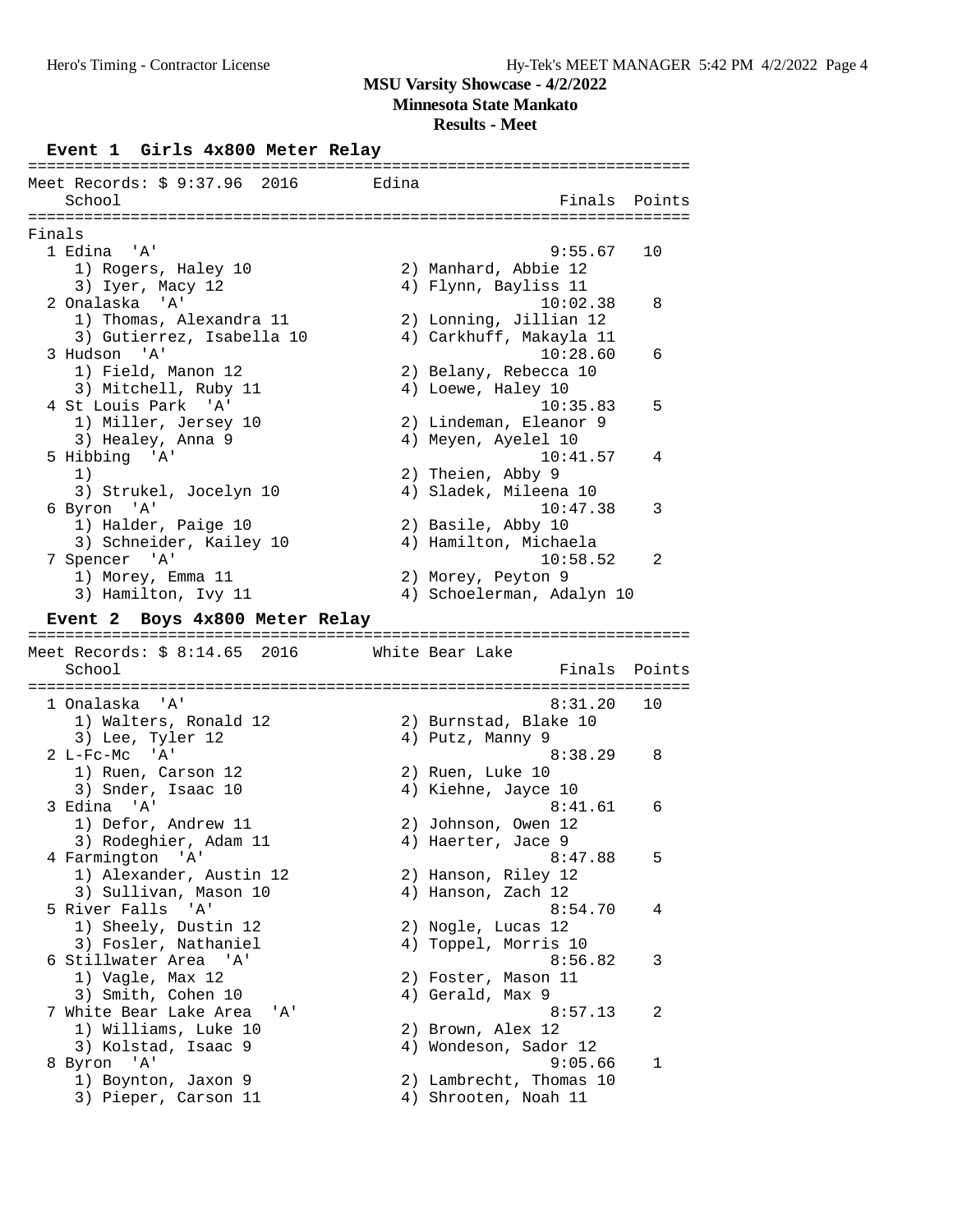**Minnesota State Mankato**

| Event 2 Boys 4x800 Meter Relay                              |                            |         |                |                                  |        |
|-------------------------------------------------------------|----------------------------|---------|----------------|----------------------------------|--------|
| 9 Spencer 'A'                                               |                            | 9:10.50 |                |                                  |        |
| 1) Munson, Van 10                                           | 2) Goeken, Noah 12         |         |                |                                  |        |
| 3) Halder, Parker 12                                        | 4) Krogman, Carson 9       |         |                |                                  |        |
| Event 4 Boys 60 Meter Hurdles                               |                            |         |                |                                  |        |
|                                                             |                            |         |                |                                  |        |
| Meet Records: $$8.36$ 2017                                  | Caden Turner, Waconia      |         |                |                                  |        |
| Name                                                        | Year School                | Finals  |                | Points                           |        |
| 1 Perron, AJ                                                | 12 White Bear L            | 8.54    |                | 10                               |        |
| 2 Flack, Miles                                              | 12 Lcwm-Nicollet           | 8.77    |                | 8                                |        |
|                                                             | 11 White Bear L            | 9.01    |                | 6                                |        |
| 3 Oyekunle, Tolu<br>4 Rein, JT                              | 12 L-Fc-Mc                 | 9.04    |                | 5                                |        |
| 5 Jal, Ngor                                                 | 11 Mankato West            | 9.14    |                | 4                                |        |
| 6 Ridge, Gavin                                              | 11 Onalaska                | 9.36    |                | 3                                |        |
| 7 Petersen, Josh                                            | 12 Byron                   | 9.53    |                | 2                                |        |
| Event 3 Girls 60 Meter Hurdles                              |                            |         |                |                                  |        |
| ==============================                              |                            |         |                |                                  |        |
| Meet Records: \$ 8.88 4/2/2022 Ava Fitzgerald, Roseville Ar |                            |         |                |                                  |        |
| Name                                                        | Year School                |         |                | Finals H# Points                 |        |
| 1 Fitzgerald, Ava                                           | 12 Roseville Area          | 8.88\$  | $\mathbf{1}$   | 10                               |        |
| 2 Dimler, Lauren                                            | 12 Mankato West            | 9.47    |                | 8<br>$\mathbf{1}$                |        |
| 3 Gentile, Olivia                                           | 12 Roseville Area          | 9.56    |                | $\mathbf{1}$<br>6                |        |
| 4 Washburn, Ava                                             | 11 Webster                 | 9.68    |                | $1 \quad 5$                      |        |
| 5 Roskoski, Sophia                                          | 11 Stillwater Area 9.69    |         |                | $\overline{4}$<br>1              |        |
| 6 Hernes, Ellie                                             | 12 Fairmont                | 9.99    |                | $\overline{3}$<br>$\overline{a}$ |        |
| 7 Sullivan, Ava                                             | 11 Farmington              | 10.08   |                | 2<br>2                           |        |
| 8 Hughes, Daneyah                                           | 12 Chaska                  | 10.10   | $\mathbf{1}$   | $\mathbf{1}$                     |        |
| 9 Merchant, Jerra 11 Spencer                                |                            | 10.11   | 1              |                                  |        |
| 10 Sikel, Jenna                                             | 12 Mankato West            | 10.16   | $\overline{a}$ |                                  |        |
| 11 Hermel, Zoey                                             | 11 Mankato West            | 10.17   | $\overline{a}$ |                                  | 10.164 |
| 12 Strehlau, Brianna                                        | 12 River Falls             | 10.17   | 2              |                                  | 10.169 |
| 13 Morony, Maddie                                           | 12 Spencer                 | 10.30   | $\mathbf{1}$   |                                  |        |
| 14 Somerville, Ellen                                        | 12 Hudson                  | 10.41   | 2              |                                  |        |
| 15 Fode, Rachel                                             | 11 Byron                   | 10.58   | 2              |                                  |        |
| 16 Ruen, Lynsey                                             | $10$ L-Fc-Mc               | 10.69   | 2              |                                  |        |
| Event 5 Girls 60 Meter Dash                                 |                            |         |                |                                  |        |
|                                                             |                            |         |                |                                  |        |
| Meet Records: \$ 7.53<br>2016                               | Jedah Caldwell, Chanhassen |         |                |                                  |        |
| Name                                                        | Year School                | Finals  |                | H# Points                        |        |
| 1 Grell, Jordan                                             | 12 Waconia                 | 8.09    | 1              | 10                               |        |
| 2 Wissbroecker, MacKenzie                                   | 10 Antigo                  | 8.10    | 1              | 8                                |        |
| 3 Randleman, Rebecca                                        | 11 River Falls             | 8.18    | $\mathbf 1$    | 6                                | 8.176  |
| 4 Molling, Taylor                                           | 11 Onalaska                | 8.18    | $\mathbf{1}$   | 5                                | 8.179  |
| 5 Mau, Esther                                               | 9 Roseville Area           | 8.19    | 2              | 4                                |        |
| 6 Haack, Paige                                              | 11 Lake of the             | 8.23    | 1              | 3                                | 8.222  |
| 7 Langer, Bethany                                           | 10 Waconia                 | 8.23    | $\overline{2}$ | $\overline{a}$                   | 8.230  |
| 8 Brenegen, Adriana                                         | 9 Winona                   | 8.24    | $\mathbf{1}$   | $\mathbf{1}$                     |        |
| 9 Garscia, Monet                                            | 9 Roseville Area           | 8.25    | $\overline{a}$ |                                  |        |
| 10 Piercy, Allison                                          | 12 Spencer                 | 8.27    | $\mathbf 1$    |                                  |        |
| 11 Apet, Hemetii                                            | 11 Roseville Area          | 8.30    | $\overline{2}$ |                                  |        |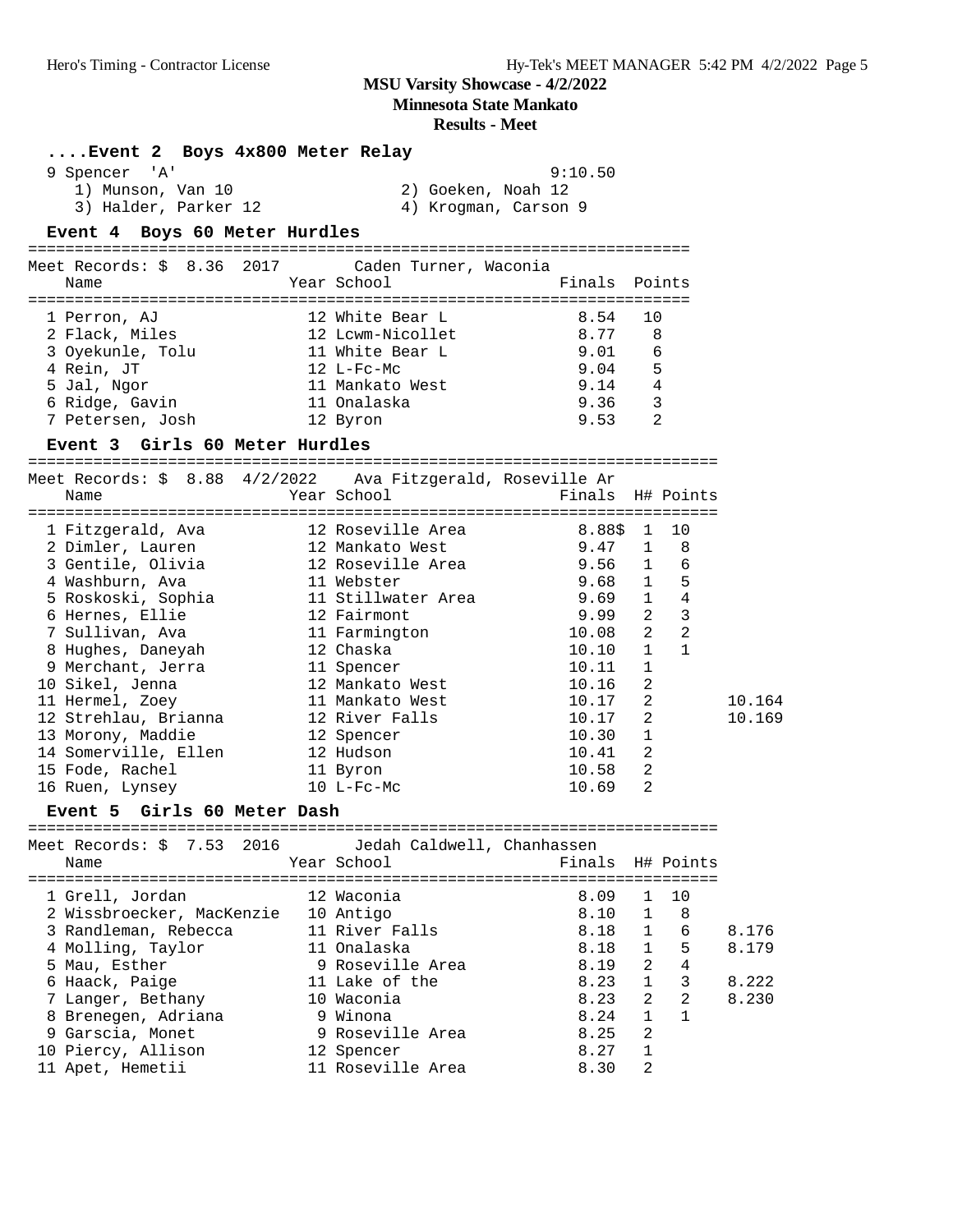**Minnesota State Mankato**

| Event 5 Girls 60 Meter Dash                               |                         |                  |                |                |       |
|-----------------------------------------------------------|-------------------------|------------------|----------------|----------------|-------|
| 12 Simmers, Madison                                       | 12 Woodbury             | 8.33             | 2              |                |       |
| 13 Orf, Lillian                                           | 12 Woodbury             | 8.38             | 1              |                |       |
| 14 Stafne, Eva                                            | 11 Stillwater Area 6.44 |                  | $\overline{2}$ |                |       |
| 15 Pagel, Cayman                                          | 10 Stillwater Area 8.50 |                  | 2              |                |       |
| Event 6 Boys 60 Meter Dash                                |                         |                  |                |                |       |
|                                                           |                         |                  |                |                |       |
| Meet Records: \$ 7.05 4/2/2022  Qai Hussey, Spirit Lake   |                         |                  |                |                |       |
| Name                                                      | Year School             | Finals H# Points |                |                |       |
|                                                           |                         |                  |                |                |       |
| 1 Hussey, Qai                                             | 12 Spirit Lake          | 7.05\$           | 1              | 10             |       |
| 2 Ebbert, Elijah                                          | 12 White Bear L         | 7.09             | $\mathbf{1}$   | 8              |       |
| 3 Fredrickson, Erik                                       | 12 Robbinsdale          | 7.15             | $\mathbf{1}$   | 6              |       |
| 4 Shrum, Jonathan                                         | 11 Farmington           | 7.19             | $\mathbf{1}$   | 5              | 7.183 |
| 5 Rosengren, Thomas                                       | 12 Stillwater Area      | 7.19             | $\mathbf 1$    | 4              | 7.184 |
| 6 Towad, Elrad                                            | 11 Robbinsdale          | 7.25             | $\mathbf{1}$   | 3              | 7.244 |
| 7 Johnson, Seth                                           | 12 St Louis Park        | 7.25             | $\mathbf{1}$   | $\overline{a}$ | 7.246 |
| 8 DeCook, Trent                                           | 12 Byron                | 7.25             | $\mathbf{1}$   | $\mathbf{1}$   | 7.248 |
| 9 Havemeier, Brady                                        | 12 Lcwm-Nicollet        | 7.32             | 2              |                |       |
| 10 Gilbertson, Jacob                                      | 11 River Falls          | 7.36             | $\overline{a}$ |                | 7.354 |
| 11 Piehl, Mitchell                                        | 12 Hutchinson           | 7.36             | 2              |                | 7.358 |
| 12 Karras, Jordan                                         | 11 River Falls          | 7.36             | $\overline{2}$ |                | 7.359 |
| 13 Vaulx, Jontay                                          | 11 White Bear L         | 7.37             | $\overline{2}$ |                |       |
| 14 Brown, Donovan                                         | 12 Princeton            | 7.38             | 2              |                |       |
| 15 Rixmann, Samuel                                        | 12 River Falls          | 7.41             | 2              |                |       |
| 16 Elliot, Alex                                           | 11 Hutchinson           | 7.45             | 2              |                |       |
| Event 9 Girls 1600 Meter Run                              |                         |                  |                |                |       |
|                                                           |                         |                  |                |                |       |
| Meet Records: \$ 5:07.38 2017 Emily Covert, MPLS Washburn |                         |                  |                |                |       |
| Name                                                      | Year School             | Finals H# Points |                |                |       |
| 1 Mestery, Halle                                          | 12 East Ridge           | 5:11.42          | 1              | 10             |       |
| 2 Schmitz, Isabelle                                       | 10 Hutchinson           | 5:11.50          | $\mathbf{1}$   | 8              |       |
| 3 Thompson, Laura                                         | 12 Fairmont             | 5:12.19          | $\mathbf{1}$   | 6              |       |
| 4 Lage, Madeline                                          | 10 Waconia              | 5:16.87          | $\mathbf{1}$   | 5              |       |
| 5 Osanai, Caitlyn                                         | 10 Robbinsdale          | $5:17.86$ 1      |                | $\overline{4}$ |       |
| 6 Loewe, Haley                                            | 10 Hudson               | $5:18.76$ 1      |                | 3              |       |
| 7 Fisher, Brenna                                          | 12 Spencer              | $5:26.41$ 2      |                | $\overline{2}$ |       |
| 8 Lansing, Lauren                                         | 7 Farmington            | 5:31.27          | $\mathbf{1}$   | $\mathbf{1}$   |       |
| 9 Venning, Sophia                                         | 8 Farmington            | $5:34.99$ 2      |                |                |       |
| 10 Cossack, Lauren                                        | 11 Edina                | 5:37.54          | 1              |                |       |
| 11 Lippold, Mackenzy                                      | 10 Farmington           | 5:39.01          | 1              |                |       |
| 12 Bergin, Olivia                                         | 12 Minneapolis          | 5:39.79          | 1              |                |       |
| 13 Geffre, Francesca                                      | 9 Roseville Area        | 5:41.20          | 2              |                |       |
| 14 Wraspir, Kathryn                                       | 12 Roseville Area       | 5:41.95          | 1              |                |       |
| 15 AnderJohn, Briar                                       | 10 Roseville Area       | 5:42.98          | 2              |                |       |
| 16 Parent, Natalie                                        | 12 Woodbury             | 5:43.32          | $\sqrt{2}$     |                |       |
| 17 Hicks, Stella                                          | 7 Stillwater Area       | 5:48.50          | 2              |                |       |
| 18 Creighton, Eva                                         | 12 East Ridge           | 5:49.67          | 2              |                |       |
| 19 Shirley, Ava                                           | 12 Minneapolis          | 5:50.13          | 2              |                |       |
| 20 Pike, Ava                                              | 11 Winona               | 5:52.59          | $\mathbf 1$    |                |       |
| 21 Osmundson, Kaia                                        | 9 Chisago Lakes         | 5:55.67          | $\overline{a}$ |                |       |
| 22 Kiehne, Lillyan                                        | 8 L-Fc-Mc               | 5:55.89          | $\overline{c}$ |                |       |
| 23 Figueroa, Gianna                                       | 9 Hibbing               | 5:58.16          | 2              |                |       |
|                                                           |                         |                  |                |                |       |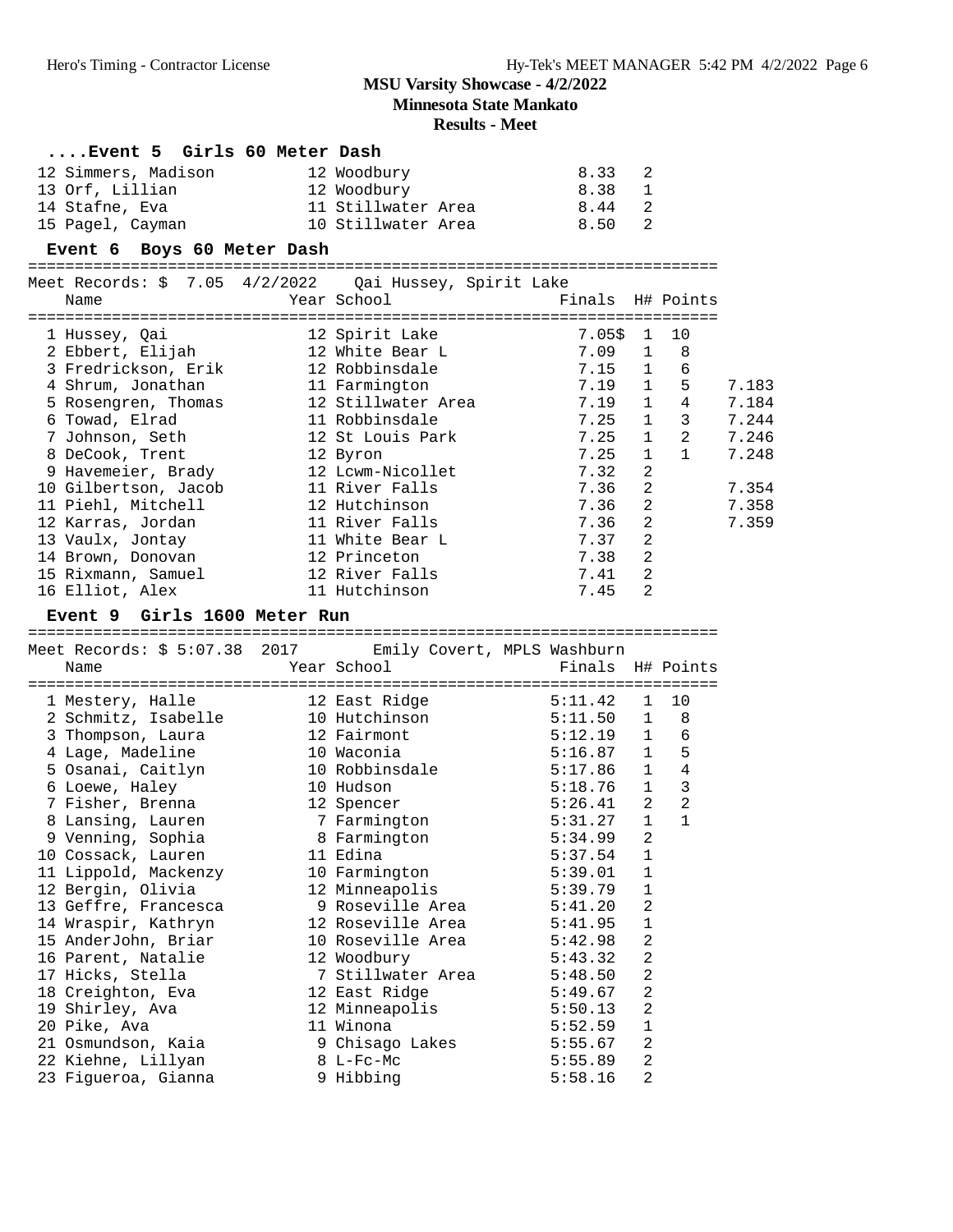**Minnesota State Mankato**

#### **Results - Meet**

#### **....Event 9 Girls 1600 Meter Run**

| 24 Anderson, Jorie  | 10 Hibbing         | 5:58.67 | 2              |
|---------------------|--------------------|---------|----------------|
| 25 Johnson, Lucy    | 10 Stillwater Area | 5:58.94 | 2              |
| 26 Waqner, Laci     | 10 Edina           | 6:01.48 | 2              |
| 27 Rupnow, Abigail  | 10 Stillwater Area | 6:02.27 | 2              |
| 28 Elfert, Brooke   | 11 Stillwater Area | 6:03.31 |                |
| 29 Hartney, Cailin  | 11 Minneapolis     | 6:09.30 | $\overline{1}$ |
| 30 Van Stone, Allie | 10 Edina           | 6:13.25 | 2              |
| 31 Friel, Mari      | 11 Minneapolis     | 6:13.28 | 2              |
| 32 Elliott, Anna    | 10 Edina           | 6:22.63 | 2              |

#### **Event 10 Boys 1600 Meter Run**

==========================================================================

|                            | Meet Records: \$ 4:23.16 2018 Addison Standsbury                                   |                  |                |                |
|----------------------------|------------------------------------------------------------------------------------|------------------|----------------|----------------|
| Name                       | <b>Example 2018</b> Year School                                                    | Finals H# Points |                |                |
|                            |                                                                                    |                  |                |                |
| 1 Jones, Aidan             | 11 Minneapolis 4:25.65                                                             |                  | 1              | 10             |
| 2 Breker, Noah             | 11 Robbinsdale 4:25.92 1 8                                                         |                  |                |                |
| 3 McNiesh, Sean            | 12 East Ridge 4:33.60 1                                                            |                  |                | 6              |
| 4 Oyen, Austin             | 12 Onalaska                                   4:35.70     1                        |                  |                | 5              |
| 5 Vagle, Mason             | 12 Stillwater Area 4:36.31 1                                                       |                  |                | $\overline{4}$ |
| 6 Sutter, Nolan 10 Chaska  | 4:36.47                                                                            |                  | 1              | 3              |
|                            | 7 Kilibarda, Ryan                         11 Stillwater Area               4:42.28 |                  | $\mathbf{1}$   | $\mathfrak{D}$ |
| 8 Czupryna, Henry          | 4:43.97<br>12 Hudson                                                               |                  | 2              | $\mathbf{1}$   |
|                            | 9 Haugland, Dominic 11 Minneapolis 4:45.09                                         |                  | 2              |                |
| 10 Schultz, Nathan         | 10 East Ridge<br>4:47.46                                                           |                  | 2              |                |
| 11 Haverly, Addisu         | 4:49.92<br>10 Hudson                                                               |                  | 2              |                |
| 12 Lebakken, Kurt          | 12 Edina                                                                           | 4:50.87          | $\mathbf{1}$   |                |
|                            | 13 Andrews, Quin 13 Belle 19 9 River Falls 1:52.12                                 |                  | 2              |                |
| 14 Ulrich, Jack 10 Waconia | 4:52.29                                                                            |                  | 2              |                |
| 15 Knight, Josh 12 Proctor |                                                                                    | 4:53.47          | $\mathbf{1}$   |                |
|                            | 16 Gardner, Alexander 12 Stillwater Area 4:58.05                                   |                  | $\mathbf{1}$   |                |
| 17 Lebakken, Jay           | 12 Edina                                                                           | 4:58.79          | $\overline{2}$ |                |
| 18 Eilertson, Andy         | 10 Hudson                                                                          | 5:02.13          | 2              |                |
| 19 Johnson, Henry          | 10 Chisago Lakes 5:02.33                                                           |                  | 2              |                |
| 20 Cernohous, Conner       | 11 River Falls 5:05.60                                                             |                  | $\overline{a}$ |                |
| 21 Larson, Vaughn          | 9 White Bear L $5:07.69$                                                           |                  | $\mathbf{1}$   |                |
| 22 Glaser, Ryan 12 Waconia |                                                                                    | 5:09.43          | 2              |                |
| 23 Mestery, Tyler          | 10 East Ridge 5:32.35                                                              |                  | 2              |                |

#### **Event 7 Girls 400 Meter Dash**

| Meet Records: \$ 59.36 2016 Lily Anderson, Waterville-Elysian-Morri<br>Name | Year School    |                   |         |                | Finals H# Points |
|-----------------------------------------------------------------------------|----------------|-------------------|---------|----------------|------------------|
| 1 Scott, Marianah                                                           | 10 Farmington  |                   | 1:01.29 | $\mathbf{1}$   | 10               |
| 2 Fitzgerald, Ava                                                           |                | 12 Roseville Area | 1:02.09 | $\overline{1}$ | 8                |
| 3 Halder, Paige                                                             | 10 Byron       |                   | 1:02.13 | $\overline{2}$ | 6                |
| 4 Lindstrom, Maya                                                           | 12 Waconia     |                   | 1:02.44 | $\mathbf{1}$   | 5                |
| 5 Ruen, Brielle                                                             | $12 L-Fc-Mc$   |                   | 1:02.54 | $\mathbf{1}$   | 4                |
| 6 Dean, Morgan                                                              | 12 Hutchinson  |                   | 1:04.43 | $\mathfrak{D}$ | $\mathcal{R}$    |
| 7 Prigge, Morgan                                                            | 12 River Falls |                   | 1:04.46 | $\mathcal{L}$  | $\mathfrak{D}$   |
| 8 Peters, Ella                                                              | 11 River Falls |                   | 1:04.76 | 5              | $\overline{1}$   |
| 9 Field, Manon                                                              | 12 Hudson      |                   | 1:04.81 | 4              |                  |
| 10 Kieffer, Skyler                                                          | 12 Edina       |                   | 1:05.26 | $\mathbf{1}$   |                  |
| 11 Kuhlman, Ella                                                            | 9 North Branch |                   | 1:05.46 | 4              |                  |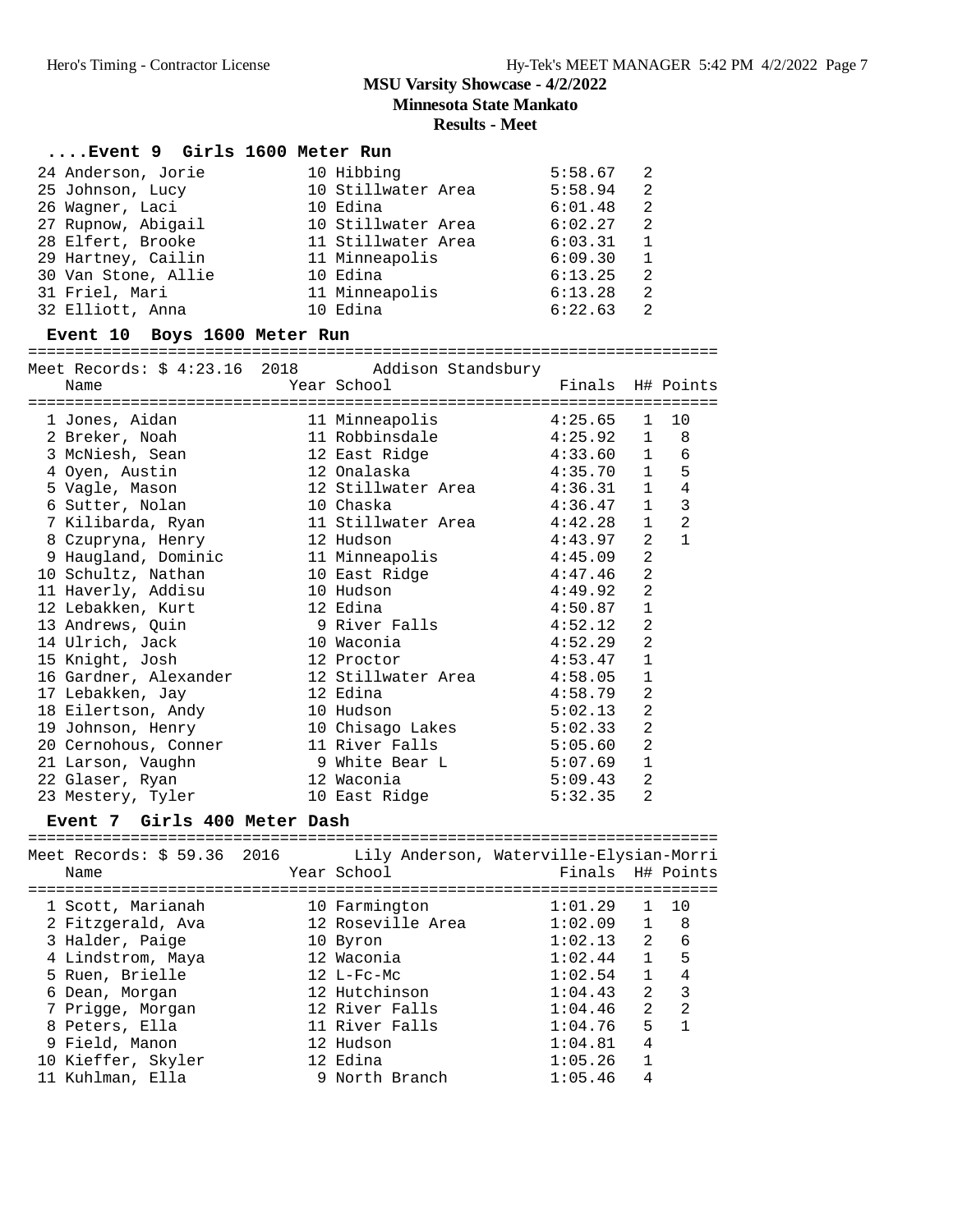**Minnesota State Mankato**

#### **Results - Meet**

| Event 7 Girls 400 Meter Dash                            |                                 |                  |                |                |          |
|---------------------------------------------------------|---------------------------------|------------------|----------------|----------------|----------|
| 12 Lonning, Jillian                                     | 12 Onalaska                     | 1:05.50          | 3              |                |          |
| 13 Fischer, Karina                                      | 9 Stillwater Area               | 1:06.19          | 3              |                |          |
| 14 Carstensen, Ella 10 Hudson                           |                                 | 1:06.27          | 5              |                |          |
| 15 Maki, Emery                                          | 11 Hibbing                      | 1:06.50          | 3              |                |          |
| 16 Braun, Sophia                                        | 10 Edina                        | 1:06.58          | 2              |                |          |
| 17 Sennowo, Folasade               10 East Ridge        |                                 | 1:06.78          | 4              |                | 1:06.772 |
| 18 Downs, Norah                                         | 9 Mankato West                  | 1:06.78          | 4              |                | 1:06.778 |
| 19 Barnes, Kendall                                      | 10 Roseville Area               | 1:07.02          | 3              |                |          |
| 20 Nelson, Kayla                                        | 12 Stillwater Area              | 1:07.50          | 4              |                |          |
| 21 Stenzel, Mikaela 6 9 Mankato West                    |                                 | 1:07.90          | 3              |                |          |
|                                                         |                                 | 1:08.37          | 3              |                |          |
| 23 Matter, Taylor                                       | 9 Byron                         | 1:08.87          | 4              |                |          |
| 24 Yarbrough, Ameleon     9 Roseville Area              |                                 | 1:08.98          | 4              |                |          |
| 25 Seifert, Sophia                                      | 10 Roseville Area               | 1:09.33          | 3              |                |          |
| 26 Dang, Amy                                            | 10 Roseville Area               | 1:09.93          | 5              |                |          |
| 27 Stave, Corrine                                       | 11 Spencer                      | 1:10.79          | $\overline{5}$ |                |          |
| 28 Vail, Tyriana                                        | 10 Spencer                      | 1:10.82          | 5              |                |          |
| 29 Smith, Charlotte                                     | 11 Edina                        | 1:11.23          | 5              |                |          |
| Event 8 Boys 400 Meter Dash                             |                                 |                  |                |                |          |
|                                                         |                                 |                  |                |                |          |
| Meet Records: \$ 48.75 4/2/2022 Qai Hussey, Spirit Lake |                                 |                  |                |                |          |
| Name                                                    | Year School                     | Finals H# Points |                |                |          |
| 1 Hussey, Qai                                           |                                 | 48.75\$          | $\mathbf{1}$   | 10             |          |
| 2 Ayoub, Ramy                                           | 12 Spirit Lake<br>12 Farmington | 50.43            |                | $1 \quad 8$    |          |
| 3 Manser, Joseph                                        | 12 Edina                        | 50.51            |                | $1\quad 6$     |          |
| 4 Rosengren, Thomas                                     | 12 Stillwater Area              | 51.69            | $\mathbf{1}$   | 5              |          |
| 5 Artz, Hudson                                          | 12 Fairmont                     | 52.21            | $\mathbf{1}$   | $\overline{4}$ |          |
| 6 Hviding, Jonah                                        | 11 Princeton                    | 52.32            | $\overline{a}$ | $\overline{3}$ |          |
| 7 Odom, Nicky                                           | 11 Onalaska                     | 52.88            | 2              | $\overline{2}$ |          |
| 8 Piehl, Mitchell                                       | 12 Hutchinson                   | 53.16            | $\mathbf{1}$   | $\mathbf{1}$   |          |
| 9 Burke, Braden                                         | 10 Onalaska                     | 53.61            | $\overline{3}$ |                |          |
| 10 Raverty, Jack                                        | 12 Mankato West                 | 53.62            | $\mathbf{3}$   |                |          |
| 11 Riser, Soel                                          | 10 Stillwater Area              | 53.97            | $\overline{a}$ |                |          |
| 12 Ebel, Wes                                            | 12 Antigo                       | 54.06            | 5              |                |          |
| 13 Carns, Isaac                                         | 12 River Falls                  | 54.30            | $\overline{a}$ |                |          |

 14 Coleman, Lynden 10 Hudson 54.31 5 15 Draheim, Brayden 11 Winona 54.64 2 16 Champlin, Branden 11 Farmington 55.10 3 17 Anderson, Robert 10 River Falls 55.11 5 18 Garcia Grafing, Jack 10 Minneapolis 55.47 3 19 Krugerud, Jacob 10 Waconia 55.62 4 20 Simonsen, Owen 12 Edina 56.08 3 21 Peterson, Jordan 12 L-Fc-Mc 56.12 4 22 Haack, Anson 12 Lake of the 56.22 3 23 Yaeger, Ross 10 Hudson 56.45 6 24 Fredericks, Sam and 10 Stillwater Area 56.60 4 25 Bowen, Evan 12 Proctor 56.65 2 26 Fahey, Brenden 9 Mankato West 56.74 4 27 Schultz, Xavier 11 Winona 56.88 4 28 Heimer, Dylan 11 Byron 57.04 3 29 Hussey, Qamerin 10 Spirit Lake 57.36 5 30 Ruen, Luke 10 L-Fc-Mc 57.45 5 31 Hjelseth, William 11 Waconia 57.47 6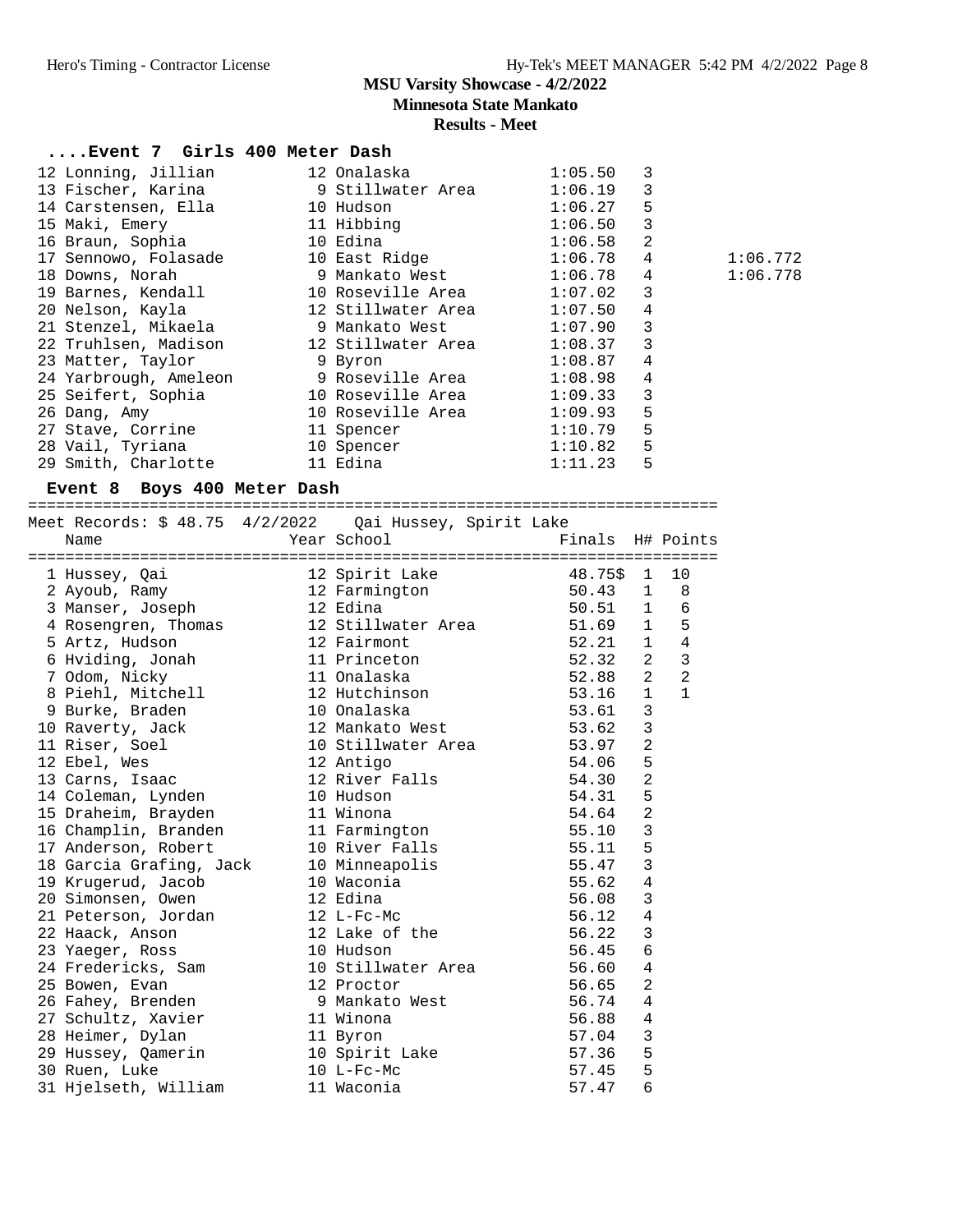**Minnesota State Mankato**

| Event 8 Boys 400 Meter Dash                      |                    |                    |                          |                |           |
|--------------------------------------------------|--------------------|--------------------|--------------------------|----------------|-----------|
| 32 Misgen, Jack                                  | 11 White Bear L    |                    | 57.53                    | 4              |           |
| 33 Newell, Joseph                                | 12 Hudson          |                    | 57.59                    | 6              |           |
| 34 Ramirez, Qam                                  | 9 Spencer          |                    | 57.62                    | 6              |           |
| 35 Coccarelli, Jakob                             | 12 Farmington      |                    | 57.79                    | 6              |           |
| 36 Gabor, Soren                                  | 12 Stillwater Area |                    | 57.92                    | 5              |           |
| 37 Long, Tyler                                   | 12 White Bear L    |                    | 58.48                    | $\overline{4}$ |           |
|                                                  | 11 Winona          |                    |                          | 5              |           |
| 38 Briggs, Rory                                  |                    |                    | 58.56                    |                |           |
| 39 Meuler, Dane                                  | 12 East Ridge      |                    | 58.78                    | 6              |           |
| 40 Fling, Trey                                   | 12 Mankato West    |                    | 58.89                    | 6              |           |
| 41 Tye, Aydan                                    | 10 Byron           |                    | 59.08                    | 6              |           |
| 42 Alexander, Austin                             | 12 Farmington      |                    | 59.39                    | 5              |           |
| 43 Fritz, Micah                                  | 12 White Bear L    |                    | 59.81                    | $\overline{4}$ |           |
| Event 11 Girls 4x200 Meter Relay                 |                    |                    |                          |                |           |
| Meet Records: \$ 1:47.03 2018 Hudson             |                    |                    |                          |                |           |
| School                                           |                    |                    | Finals                   |                | H# Points |
|                                                  |                    |                    |                          |                |           |
| 1 Spencer 'A'                                    |                    |                    | 1:48.91                  |                | 2 10      |
| 1) Merchant, Jerra 11                            |                    |                    | 2) Piercy, Allison 12    |                |           |
| 3) Amendt, Erika 11                              |                    | 4) Piercy, Jada 11 |                          |                |           |
| 2 Onalaska 'A'                                   |                    |                    | 1:51.92                  | $\mathbf{1}$   | 8         |
|                                                  |                    |                    |                          |                |           |
| 1) Molling, Taylor 11<br>3) Thomas, Alexandra 11 |                    |                    | 2) Richgels, Jenna 10    |                |           |
|                                                  |                    | 4) Blum, Josie 11  |                          |                |           |
| 3 Stillwater Area 'A'                            |                    |                    | 1:52.49                  | 1              | 6         |
| 1) Peters, Courtney 8                            |                    | 2) Stafne, Eva 11  |                          |                |           |
| 3) Pagel, Cayman 10                              |                    | 4) Hansen, Abby 12 |                          |                |           |
| 4 Roseville Area 'A'                             |                    |                    | 1:53.00                  | 3              | 5         |
| 1) Balak, Samantha 12                            |                    |                    | 2) Garscia, Monet 9      |                |           |
| 3) Mau, Esther 9                                 |                    | 4) Wilson, Jayda 8 |                          |                |           |
| 5 River Falls 'A'                                |                    |                    | 1:53.13                  | 2              | 4         |
| 1) Randleman, Rebecca 11                         |                    |                    | 2) Silloway, Brooklyn 11 |                |           |
| 3) Frisbie, Elise 12                             |                    |                    | 4) Humburg, Allie 12     |                |           |
| 6 Fairmont 'A'                                   |                    |                    | 1:54.20                  | 3              | 3         |
| 1) Moeller, Corene 11                            |                    |                    | 2) Saxton, Carissa 12    |                |           |
| 3) Householder, MacKenzie 12                     |                    |                    | 4) Geerdes, Jazlyn 11    |                |           |
| 7 Hudson 'A'                                     |                    |                    | 1:54.45                  | 2              | 2         |
| 1) Jilek, Lanie 11                               |                    |                    |                          |                |           |
|                                                  |                    |                    | 2) Johnson, Lilly 10     |                |           |
| 3) Somerville, Ellen 12                          |                    | 4) Wilber, Ava 12  |                          |                |           |
| 8 Waconia 'A'                                    |                    |                    | 1:54.50                  | 1              | 1         |
| 1) Ryskoski, Ariana 10                           |                    |                    | 2) Langer, Bethany 10    |                |           |
| 3) Theis, Brynley 11                             |                    |                    | 4) Grell, Jordan 12      |                |           |
| 9 Mankato West 'A'                               |                    |                    | 1:54.58                  | 2              |           |
| 1) Sikel, Jenna 12                               |                    |                    | 2) Dimler, Lauren 12     |                |           |
| 3) Schmitz, Avery 9                              |                    |                    | 4) Schreiber, McKenna 11 |                |           |
| 10 Woodbury 'A'                                  |                    |                    | 1:54.68                  | 2              |           |
| 1) Orf, Lillian 12                               |                    |                    | 2) Adoga, Anneteke 12    |                |           |
| 3) Omiwade, Oluwatomi 10                         |                    |                    | 4) Simmers, Madison 12   |                |           |
| 11 North Branch 'A'                              |                    |                    | 1:55.09                  | 1              |           |
| 1) Dick, Ella 8                                  |                    |                    | 2) Whitman, Madison 10   |                |           |
| 3) Benedict, Sophia 9                            |                    | 4) Esget, Dakota 9 |                          |                |           |
|                                                  |                    |                    |                          | 2              |           |
| 12 Farmington 'A'                                |                    |                    | 1:55.99                  |                |           |
| 1) Ryan, Abby 11                                 |                    |                    | 2) Sullivan, Ava 11      |                |           |
| 3) Owens, Savanna 8                              |                    |                    | 4) Johnson, Zavianna 8   |                |           |
| 13 East Ridge 'A'                                |                    |                    | 1:56.08                  | 3              |           |
|                                                  |                    |                    |                          |                |           |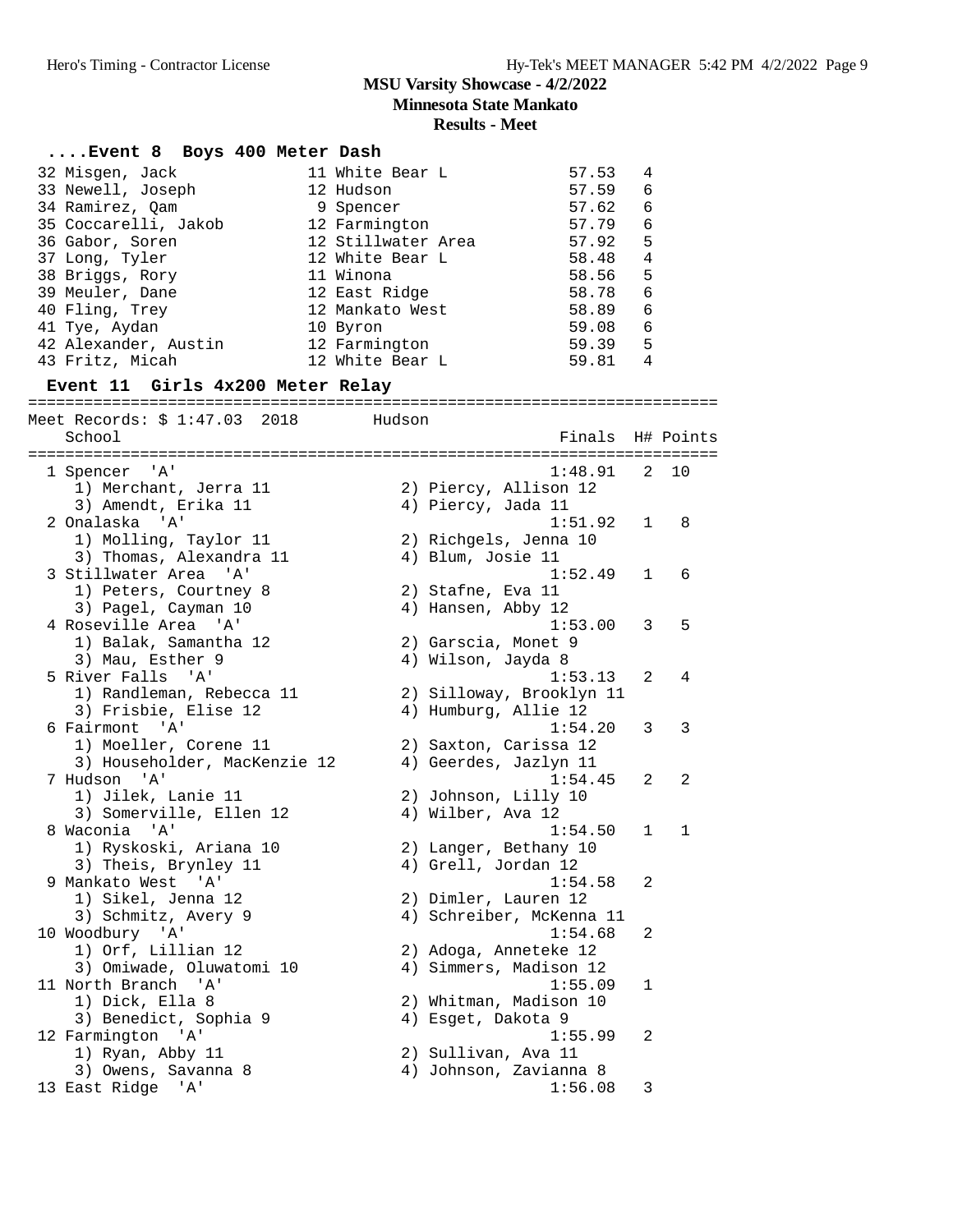**Minnesota State Mankato**

#### **Results - Meet**

#### **....Event 11 Girls 4x200 Meter Relay**

| 1) Clark, Megan 11       | 2) Aboluwade, Elizabeth 11 |
|--------------------------|----------------------------|
| 3) Otoo, Jada 9          | 4) Sanneh, Isabella 10     |
| 14 Chaska 'A'            | $1:56.73$ 1                |
| 1) Hughes, Daneyah 12    | 2) Leak, Lydia 9           |
| 3) Streetar, Kelli 10    | 4) Bury, Annalise 12       |
| $15$ L-Fc-Mc $'A'$       | $1:56.85$ 3                |
| 1) Broadwater, Kammry 10 | 2) Brogle, Lauren 10       |
| 3) Ristau, Jersey 10     | 4) Brogle, Macayla 12      |
| -- Byron 'A'             | - 3<br>DO.                 |
| 1) Amundson, Olivia 12   | 2) Halder, Carly 8         |
| 3) Hoegh, Clara 9        | 4) Rodemeyer, Ella 10      |
| -- Princeton 'A'         | - 3<br>DO.                 |
| 1) Koenig, Lillian 9     | 2) Hallberg, Madeline 11   |
| 3) Horton, Ellie 12      | 4) Gross, Kate 12          |

#### **Event 12 Boys 4x200 Meter Relay** ==========================================================================

Meet Records: \$ 1:32.88 2015 Eagan School Finals H# Points ========================================================================== 1 White Bear Lake Area 'A' 1:35.17 1 10 1) Vaulx, Jontay 11 2) Rogers, Gavin 12 3) Anderson, Caleb 10 (4) Ebbert, Elijah 12 2 Edina 'A' 1:36.54 2 8 1) Thommes, Zachary 11 2) Erlandson, Wyatt 11 3) Manser, Joseph 12 (4) Simonsen, Owen 12 3 Spencer 'A' 1:36.98 2 6 1) Stanzel, Keaton 10 2) Robbins, Miles 9 3) Timmer, Gavin 11 (4) Carlson, Ross 10 4 Stillwater Area 'A' 1:37.50 1 5 1) Young, Sam 10 2) Blair, Thomas 11 3) Hilde, Brett 10 (4) McDowell, Ryan 12 5 Hutchinson 'A' 1:38.36 1 4 1) Elliot, Alex 11 2) Peterson, Parker 10 3) Prokosch, Nolan 12 (4) Ladwig, Andrew 11 6 St Louis Park 'A' 1:38.38 1 3 1) Johnson, Seth 12 2) Tangelson, Sebastian 11 3) Eenigenburg, Jakob 10 4) Anguita-Smith, Carlos 12 7 Mankato West 'A' 1:38.89 1 2 1:38.885 1) Goettlicher, Peyton 12 2) Raverty, Jack 12 3) Kirby, Blake 10 4) Smith, Jalen 10 8 River Falls 'A' 1:38.89 2 1 1:38.887 1) Rixmann, Samuel 12 2) Karras, Jordan 11 3) Nye, Zackary 11 4) Gilbertson, Jacob 11 9 Fairmont 'A' 1:38.97 3 1) Maakestad, David 11 2) Johnson, James 11 3) Geiger, Blaze 10 4) Tumbleson, Trey 11 10 Robbinsdale Armstrong 'A' 1:40.23 1 1) Towad, Elrad 11 2) McClom, Jordan 12 3) Tucker, Marquan 12 4) Fredrickson, Erik 12 11 East Ridge 'A' 1:40.52 3 1) Kahrer, Caden Jr 2) Omboga, Albert So 3) Harper, Jaelen 11 (4) Walker, Isaac 10 12 Hudson 'A' 1:40.70 3 1) Oberdas, Evan 10 2) Marnell, Owen 12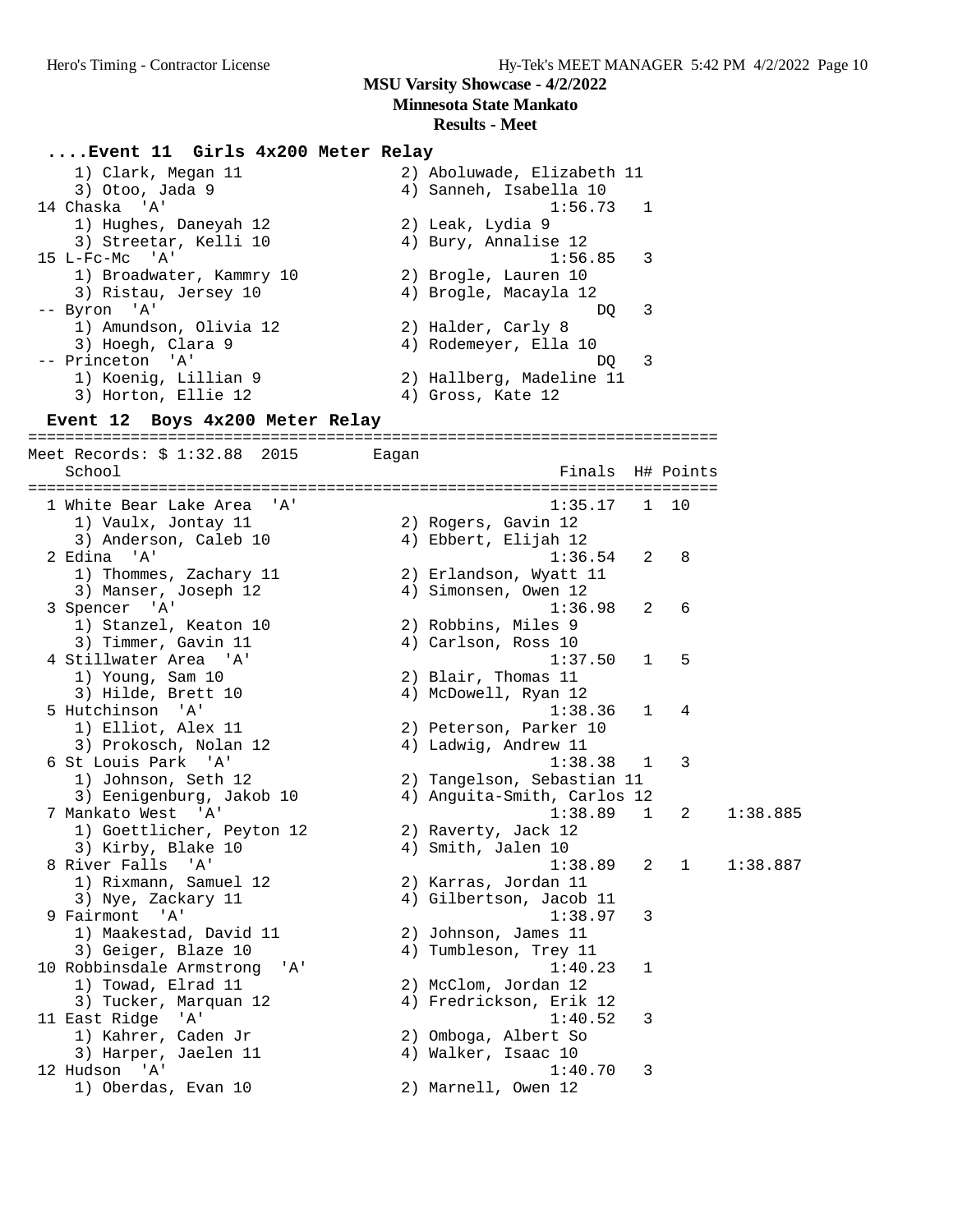**Minnesota State Mankato**

# **Results - Meet**

#### **....Event 12 Boys 4x200 Meter Relay**

| 3) Hasapopoulos, Tim 12     | 4) Schultz, Rylan 10      |    |
|-----------------------------|---------------------------|----|
| 13 North Branch 'A'         | $1:41.04$ 2               |    |
| 1) Johnson, Zach 12         | 2) Klein, Carson 11       |    |
| 3) Weber, Carson 10         | 4) Anderson, Zack 12      |    |
| 14 Waconia 'A'              | $1:41.65$ 2               |    |
| 1) Allyn, Josiah 10         | 2) Riley, Alexander 11    |    |
| 3) Mielke, Owen 10          | 4) Rieckhoff, Mitchell 10 |    |
| 15 Webster 'A'              | $1:41.87$ 3               |    |
| 1) Emerson, Brandon 11      | 2) Winkler, Sawyer 10     |    |
| 3) Jackson, Nathan 10       | 4) Ashworth, Ethan 12     |    |
| 16 Onalaska 'A'             | 1:43.87                   | 2  |
| 1) Gilles, Sean 11          | 2) Barth, Kasey 10        |    |
| 3) Ridge, Gavin 11          | 4) Stell, Ethan 12        |    |
| 17 Byron 'A'                | 1:44.07                   | 3  |
| 1) Hearn, Ethan 10          | 2) Olson, Brayden 9       |    |
| 3) Lopez-Sifontes, Eddie 12 | 4) Glynn, Adam 10         |    |
| 18 Winona 'A'               | 1:46.16                   | -3 |
| 1) Kronebusch, Aiden 11     | 2) Blank, Jaden 9         |    |
| 3) Blackmon, Javeon 11      | 4) Mercer, Xavier 11      |    |
|                             |                           |    |

#### **Event 13 Girls 800 Meter Run**

| =================================                                           |             |                            |                  |                |                |
|-----------------------------------------------------------------------------|-------------|----------------------------|------------------|----------------|----------------|
| Meet Records: \$ 2:22.54 2016 Allie Bodin, Holy Family                      |             |                            |                  |                |                |
| Name                                                                        | Year School |                            | Finals H# Points |                |                |
|                                                                             |             |                            |                  |                |                |
| 1 Peterman, Morgan                                                          |             | 11 Stillwater Area 2:25.04 |                  | 1              | 10             |
| 2 Braunshausen, Avery 11 Stillwater Area 2:25.92                            |             |                            |                  | 1              | 8              |
| 3 Moeller, Grace 12 Lcwm-Nicollet 2:26.10                                   |             |                            |                  | 1              | 6              |
| 4 Maki, Emery                                                               |             | 11 Hibbing                 | 2:27.90          | 1              | 5              |
| 5 Thompson, Laura                                                           |             | 12 Fairmont                | 2:28.33          | 1              | 4              |
|                                                                             |             |                            | 2:28.37          | 1              | $\mathbf{3}$   |
| 3 Inompour, 2002<br>6 Rogers, Haley<br>7 Schmitz, Isabelle<br>10 Hutchinson |             |                            | 2:28.41          | 1              | $\overline{2}$ |
| 8 Vaske, Sarah                                                              |             | 9 Woodbury                 | 2:31.02          | $\overline{4}$ | $\mathbf{1}$   |
| 9 Pike, Calla                                                               | 8 Winona    |                            | 2:34.56          | $\overline{2}$ |                |
| 10 Ross, Noella                                                             | 8 Chaska    |                            | 2:34.70          | $\overline{2}$ |                |
| 11 Renlund, Emily                                                           |             | 10 Woodbury                | 2:36.05          | $\overline{2}$ |                |
| 12 Abramson, Matilda                                                        |             |                            |                  | $\mathbf{1}$   |                |
| 13 Royal, Makenzie                                                          |             | 7 Chaska                   | 2:36.67          | $\overline{3}$ |                |
| 14 Thornton-Fay, Dalia and 8 Roseville Area 2:36.86                         |             |                            |                  | $\mathbf{1}$   |                |
| 15 Gilmer, Anna (15 9 Winona                                                |             |                            | 2:38.50          | $\mathbf{1}$   |                |
| 16 Stenson, Geli                                                            |             | 11 Hibbing                 | 2:38.90          | 4              |                |
| 17 Rosenthal, Lauryn                                                        |             | 9 Woodbury                 | 2:39.96          | 4              |                |
| 18 Iverson, Talia                                                           |             | 10 Roseville Area 2:40.71  |                  | $\overline{2}$ |                |
| 19 Osmundson, Kaia     9 Chisago Lakes       2:40.88                        |             |                            |                  | $\overline{a}$ |                |
| 20 Johnston, Casey 3 Stillwater Area 2:41.60                                |             |                            |                  | $\mathbf{1}$   |                |
| 21 Simon, Brooklyn                                                          |             | 9 $L-FC-MC$                | 2:42.04          | $\overline{4}$ |                |
| 22 Theien, Abby                                                             |             | 9 Hibbing                  | 2:42.34          | $\overline{a}$ |                |
| 23 Ortega, Ellie                                                            |             | 9 Fairmont                 | 2:43.13          | $\overline{2}$ |                |
| 24 Dmytrasz, Emmah                                                          |             | 12 Mankato West 2:43.16    |                  | $\overline{2}$ |                |
| 25 Mitchell, Ruby                                                           |             | 11 Hudson                  | 2:43.17          | 3              |                |
| 26 Belany, Rebecca                                                          |             | 10 Hudson                  | 2:43.42          | $\overline{4}$ |                |
| 27 Morey, Emma                                                              |             | 11 Spencer                 | 2:43.50          | 3              |                |
| 28 Hamilton, Michaela Byron                                                 |             |                            | 2:43.51          | 4              |                |
| 29 Flack, Katelin                                                           |             | 10 Lcwm-Nicollet 2:43.85   |                  | 3              |                |
| 30 Strukel, Jocelyn                                                         |             | 10 Hibbing                 | 2:44.49          | $\overline{3}$ |                |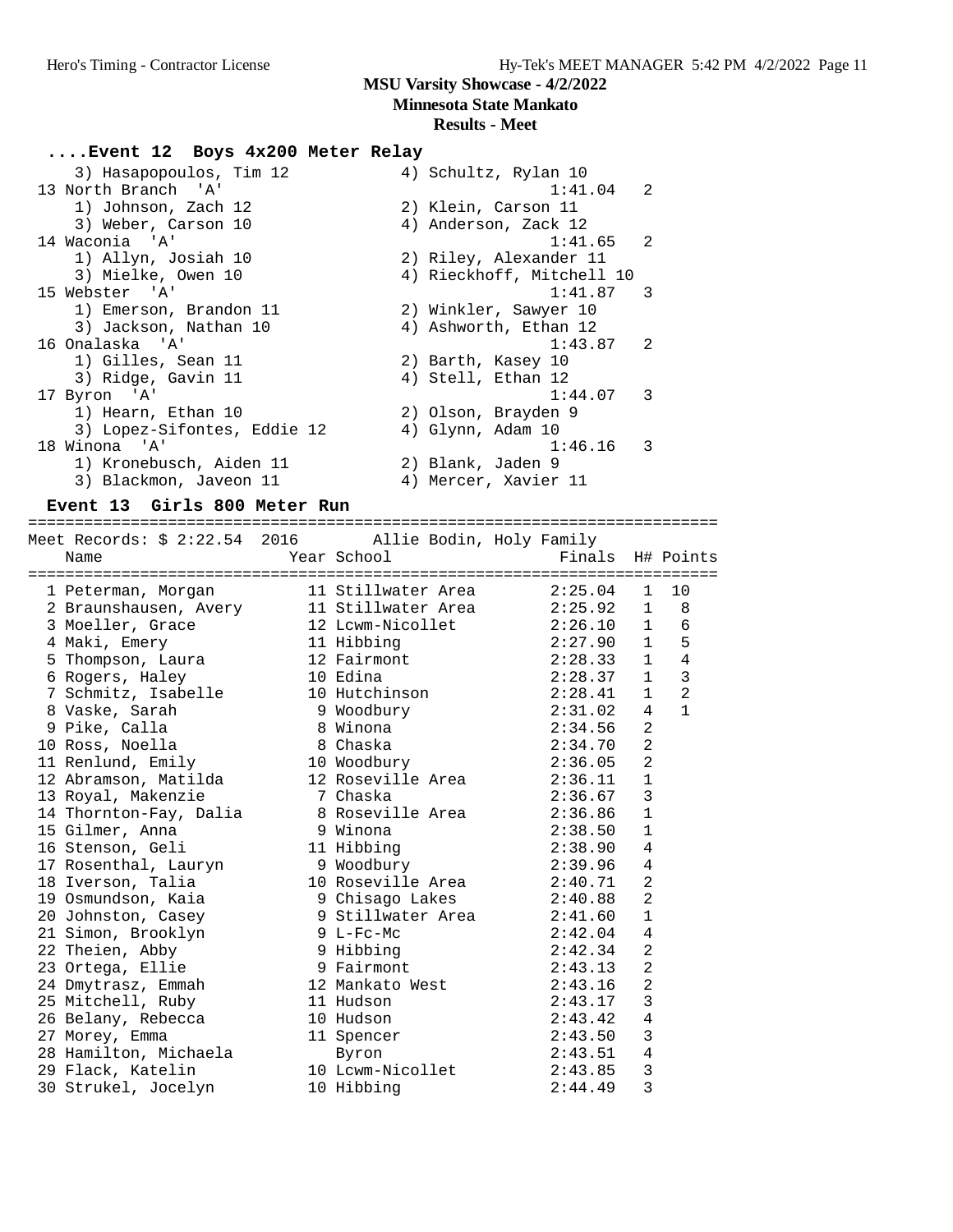**Minnesota State Mankato**

| Event 13 Girls 800 Meter Run    |                                                                     |                            |                |                          |
|---------------------------------|---------------------------------------------------------------------|----------------------------|----------------|--------------------------|
| 31 Morken, Sahara               | 9 L-Fc-Mc                                                           | 2:44.72                    | 3              |                          |
| 32 L'Esperance, Lillian         | 9 Antigo                                                            | 2:44.89                    | 3              |                          |
| 33 Pickett, Katie               | $10$ L-Fc-Mc                                                        | 2:45.88                    | 4              |                          |
| 34 Hudella, Cora                | 12 North Branch                                                     | 2:46.88                    | 4              |                          |
| 35 Quinn, Faith                 | 10 Winona                                                           | 2:47.56                    | 4              |                          |
| 36 Cuper, Avery                 | 10 Robbinsdale                                                      | 2:47.68                    | 3              |                          |
| 37 Hamilton, Ivy                | 11 Spencer                                                          |                            | 3              |                          |
| 38 Elliott, Anna                | 10 Edina                                                            | 2:47.81<br>2:50.39         | $\overline{2}$ |                          |
| 39 Van Stone, Allie             | 10 Edina                                                            | 2:50.83                    | 4              |                          |
| 40 Sit, Catherine               | 10 Edina                                                            | 2:51.85                    | 2              |                          |
|                                 | 10 Sec, cacherine 10 Saina<br>41 Nelson, Katherine 11 St Louis Park | 2:52.58                    | 4              |                          |
| 42 Sandberg, Hannah             | 9 East Ridge                                                        | 2:53.28                    | 3              |                          |
| 43 Sheridan, Sarah              | 11 Winona                                                           | $3:05.64$ 4                |                |                          |
| Event 14 Boys 800 Meter Run     |                                                                     |                            |                |                          |
|                                 | Meet Records: \$ 1:56.28 2015 Justin Hyytinen, Farmington           |                            |                |                          |
| Name                            | Year School                                                         | Finals H# Points           |                |                          |
|                                 |                                                                     |                            |                |                          |
| 1 Jones, Aidan                  | 11 Minneapolis                                                      | 2:03.34                    | $\mathbf{1}$   | 10                       |
| 2 Potter, Ryan                  | 12 Stillwater Area                                                  |                            |                | 8                        |
| 3 Kiehne, Jayce                 | $10$ L-Fc-Mc                                                        | $2:04.03$ 1<br>$2:04.13$ 1 |                | 6                        |
| 4 Omodt, Alex                   | 11 Robbinsdale                                                      | 2:04.67                    | $\mathbf{1}$   | $\overline{\phantom{0}}$ |
| 5 Rud, Mark                     | 12 Waconia                                                          | 2:04.92                    | $\mathbf{1}$   | $\overline{4}$           |
| э кии, магк<br>6 Sheely, Dustin | 12 Naconia<br>12 River Falls                                        | 2:04.96                    | 2              | $\overline{\mathbf{3}}$  |
| 7 Burnstad, Blake               | 10 Onalaska                                                         | 2:06.21                    | $\mathbf{1}$   | 2                        |
| 8 Walters, Ronald               | 12 Onalaska                                                         | 2:06.82                    | $\mathbf{1}$   | $\mathbf{1}$             |
| 9 Koelbl, Charlie               | 12 Edina                                                            | 2:07.60                    | 1              |                          |
| 10 Elliott, Jack                | 12 Edina                                                            | 2:08.93                    | 1              |                          |
| 11 Hanson, Zach                 | 12 Farmington                                                       | 2:09.46                    | 2              |                          |
| 12 Hanson, Riley                | 12 Farmington                                                       | 2:10.15                    | $\mathbf 1$    |                          |
| 13 Kramer, Isaac                | 12 Antigo                                                           | 2:10.38                    | 2              |                          |
| 14 Wondeson, Sador              | 12 White Bear L                                                     | 2:10.49                    | $\overline{2}$ |                          |
| 15 Williams, Luke               | 10 White Bear L                                                     | 2:12.30                    | 1              |                          |
| 16 Munson, Van                  | 10 Spencer                                                          | 2:13.11                    | $\overline{2}$ |                          |
| 17 Pieper, Carson               | 11 Byron                                                            | 2:14.10                    | $\mathbf{1}$   |                          |
| 18 Boynton, Jaxon               | 9 Byron                                                             | 2:15.59                    | 2              |                          |
| 19 Liethen, William             | 12 Edina                                                            | 2:17.82                    | $\mathbf 1$    |                          |
| 20 Shrooten, Noah               | 11 Byron                                                            | 2:17.84                    | 2              |                          |
| 21 Meikle, Seth                 | 11 Lake of the                                                      | 2:18.25                    | 2              |                          |
| 22 Loos, Jared                  | 11 Winona                                                           | 2:19.39                    | $\overline{2}$ |                          |
| 23 Kolstad, Isaac               | 9 White Bear L                                                      | 2:21.80                    | $\overline{a}$ |                          |
| 24 Brown, Alex                  | 12 White Bear L                                                     | 2:24.41                    | $\overline{2}$ |                          |
| Event 17 Girls 3200 Meter Run   |                                                                     |                            |                |                          |

|                          | Emily Covert, MPLS Washburn |               |             |
|--------------------------|-----------------------------|---------------|-------------|
| Name                     | Year School                 | Finals Points |             |
|                          |                             |               |             |
| 1 Hinkie, Ella           | 10 Edina                    | 12:04.51      | $\sqrt{10}$ |
| 2 Sannes-Eckhoff, Sophie | 10 Edina                    | 12:08.23      | - 8         |
| 3 Iyer, Macy             | 12 Edina                    | 12:22.89      | 6           |
| 4 Morey, Peyton          | 9 Spencer                   | 12:35.52      | 5           |
| 5 Daubner, Julia         | 11 Princeton                | 13:07.85      | 4           |
| 6 Aanenson, Chloe        | 10 Mankato West             | 13:18.57      |             |
|                          |                             |               |             |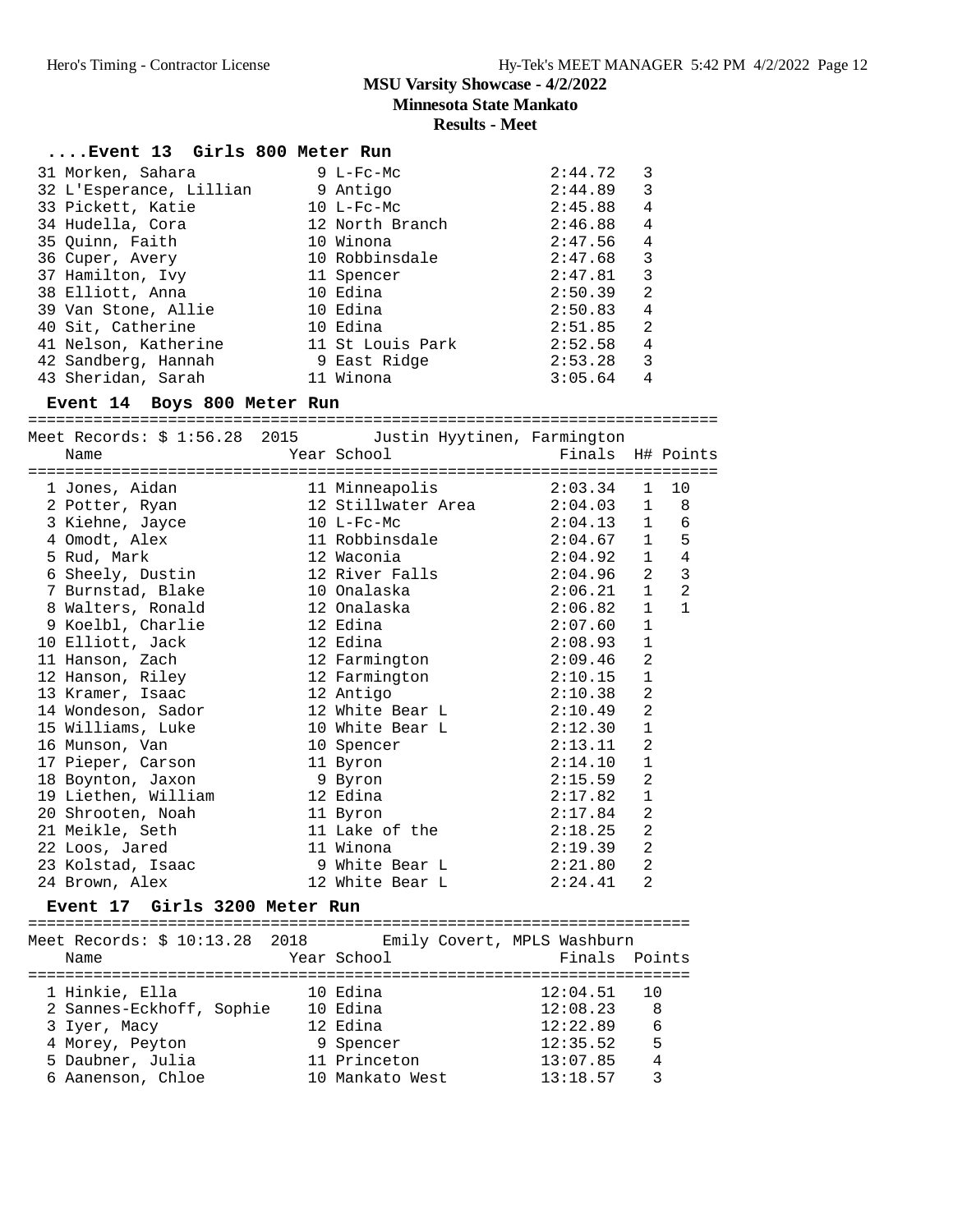**Minnesota State Mankato**

|                                                            | <b>Results - Meet</b>                                                                            |                |                        |
|------------------------------------------------------------|--------------------------------------------------------------------------------------------------|----------------|------------------------|
| Event 17 Girls 3200 Meter Run                              |                                                                                                  |                |                        |
| 7 Christensen, Meredith 10 Stillwater Area                 |                                                                                                  | 13:19.26       | 2                      |
| 8 Pollock, Kiley<br>9 Winona                               |                                                                                                  | 13:41.94       | 1                      |
|                                                            |                                                                                                  |                |                        |
| Event 18 Boys 3200 Meter Run                               |                                                                                                  |                |                        |
| Meet Records: \$ 9:31.40 2018 Joseph Minor, MLPS Washburn  |                                                                                                  |                |                        |
| Name                                                       | Year School                                                                                      | Finals         | Points                 |
|                                                            |                                                                                                  |                |                        |
| 1 Putz, Manny                                              | $\begin{array}{c} - - - = \equiv \text{if } 9 \text{ Onalaska} \\ 12 \text{ if } 11 \end{array}$ | 9:45.54        | 10                     |
| 2 Roux, Jonathan                                           | 12 Stillwater Area                                                                               | 9:48.54        | 8                      |
| 3 Lebakken, Kurt                                           | 12 Edina                                                                                         | 10:24.58       | 6                      |
| 4 Foote, Ethan                                             | 10 Stillwater Area                                                                               | 10:30.74       | 5                      |
| 5 Ruen, Carson                                             | $12$ L-Fc-Mc                                                                                     | 10:31.36       | $\overline{4}$         |
| 6 Rasmussen, Myles                                         | 11 Winona                                                                                        | 10:47.42       | $\mathbf{3}$           |
| 7 Walsh, Andrew                                            | 9 Stillwater Area                                                                                | 10:50.92       | 2                      |
| 8 Hoffman, Michael                                         | 12 White Bear L                                                                                  | 10:53.03       | $\mathbf{1}$           |
| 9 Fosler, Nathaniel                                        | River Falls                                                                                      | 10:53.27       |                        |
| 10 Johnson, Henry                                          | 10 Chisago Lakes                                                                                 | 11:06.09       |                        |
| 11 Higgins, Logan                                          | 11 Antigo                                                                                        | 11:11.64       |                        |
| Event 15 Girls 200 Meter Dash                              |                                                                                                  |                |                        |
|                                                            |                                                                                                  |                |                        |
| Meet Records: \$ 25.13 2016    dedah Caldwell, Chanhasssen |                                                                                                  |                |                        |
| Name                                                       | Year School                                                                                      | Finals         | H# Points              |
|                                                            |                                                                                                  |                |                        |
| 1 Grell, Jordan                                            | 12 Waconia                                                                                       | 26.77          | 10<br>$\mathbf{1}$     |
| 2 Randleman, Rebecca                                       | 11 River Falls                                                                                   | 26.83          | $\overline{2}$<br>8    |
| 3 Piercy, Allison                                          | 12 Spencer                                                                                       | 27.40          | $\mathbf{1}$<br>- 6    |
| 4 Orf, Lillian                                             | 12 Woodbury                                                                                      | 27.50          | 5 <sub>5</sub>         |
| 5 Wissbroecker, MacKenzie                                  | 10 Antigo                                                                                        | 27.58          | 1<br>$\overline{4}$    |
| 6 Moeller, Corene                                          | 11 Fairmont                                                                                      | 27.59          | 7<br>3                 |
| 7 Washburn, Ava                                            | 11 Webster                                                                                       | 27.73          | 2<br>2<br>$\mathbf{1}$ |
| 8 Schmitz, Avery                                           | 9 Mankato West                                                                                   | 27.78          | 4                      |
| 9 Haack, Paige                                             | 11 Lake of the                                                                                   | 27.79          | 4                      |
| 10 Langer, Bethany                                         | 10 Waconia                                                                                       | 27.90          | 4                      |
| 11 Brenegen, Adriana                                       | 9 Winona                                                                                         | 27.94          | 6                      |
| 12 Simmers, Madison                                        | 12 Woodbury                                                                                      | 28.03          | 4                      |
| 13 Wilber, Ava                                             | 12 Hudson                                                                                        | 28.05          | 4                      |
| 14 Amundson, Olivia                                        | 12 Byron                                                                                         | 28.11          | 2                      |
| 15 Apet, Hemetii                                           | 11 Roseville Area                                                                                | 28.12          | 3                      |
| 16 Hansen, Abigail                                         | 12 Stillwater Area                                                                               | 28.16          | 2                      |
| 17 Owens, Savanna                                          | 8 Farmington                                                                                     | 28.18          | 9                      |
| 18 Yarbrough, Ameleon<br>19 Gherardi, Julia                | 9 Roseville Area<br>12 Hibbing                                                                   | 28.29<br>28.30 | 8<br>5                 |
|                                                            |                                                                                                  |                |                        |
| 20 Balak, Samantha                                         | 12 Roseville Area                                                                                | 28.35<br>28.37 | $\mathsf 3$            |
| 21 Esget, Dakota<br>22 Jilek, Lanie                        | 9 North Branch<br>11 Hudson                                                                      | 28.38          | 6<br>8                 |
| 23 Pagel, Cayman                                           | 10 Stillwater Area                                                                               | 28.68          | 6                      |
| 24 Garscia, Monet                                          | 9 Roseville Area                                                                                 | 28.69          | 6                      |
| 25 Mau, Esther                                             | 9 Roseville Area                                                                                 | 28.80          | 7                      |
|                                                            |                                                                                                  |                |                        |

| 26 Moore, Jasmine  | 10 Woodbury      | 28.81 | - 8 |        |
|--------------------|------------------|-------|-----|--------|
| 27 Marble, Ruby    | 8 Mankato West   | 28.85 |     |        |
| 28 Hughes, Daneyah | 12 Chaska        | 28.87 | - Q |        |
| 29 Wilson, Jayda   | 8 Roseville Area | 28.88 | 4   | 28.874 |
| 30 Babich, Brynn   | 8 Hibbing        | 28.88 |     | 28.878 |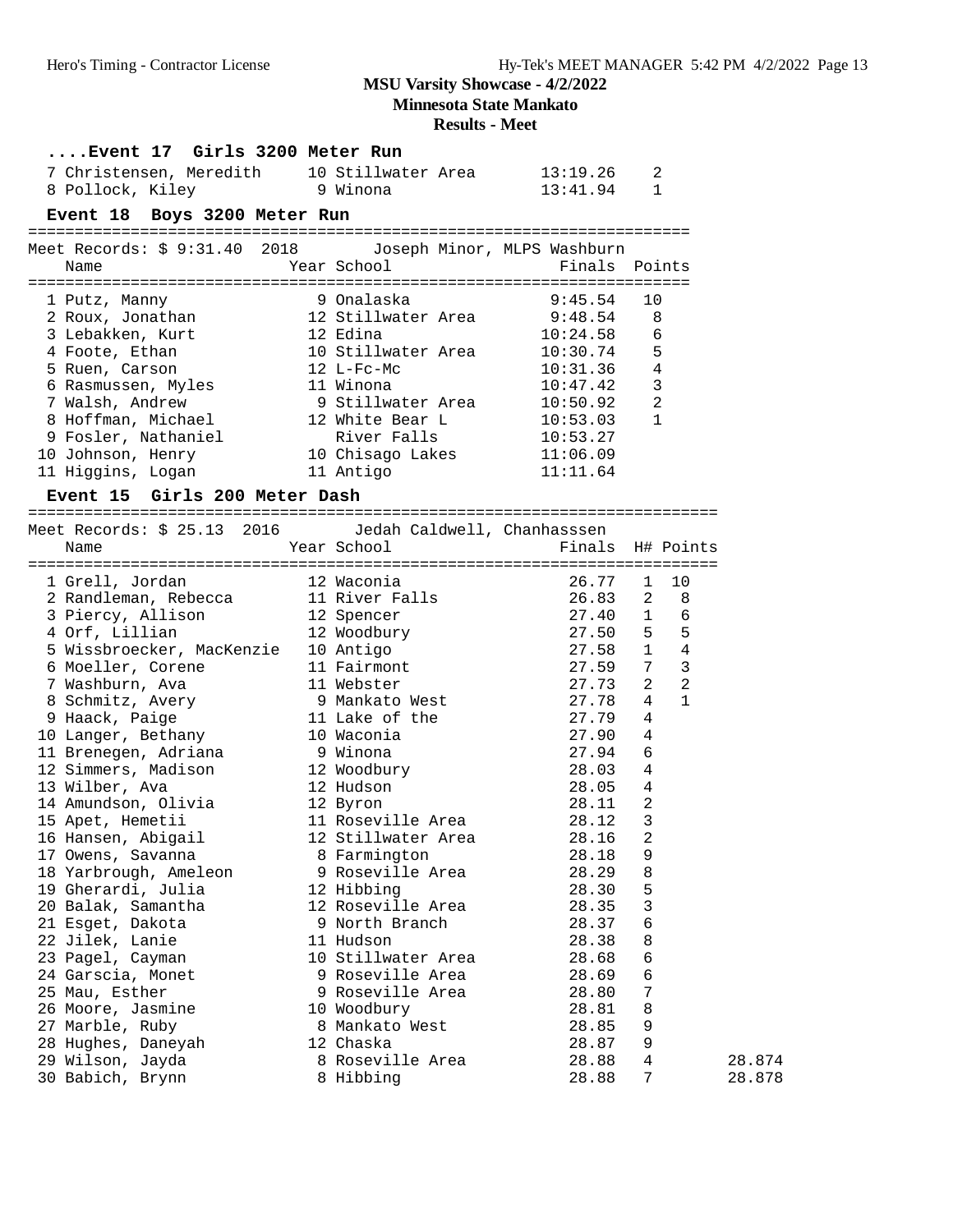**Minnesota State Mankato**

# **Results - Meet**

| Event 15 Girls 200 Meter Dash                       |       |          |    |        |
|-----------------------------------------------------|-------|----------|----|--------|
|                                                     |       |          | 5  |        |
|                                                     |       |          | 3  |        |
| 33 Omiwade, Oluwatomi 10 Woodbury 10 29.12          |       |          | 7  |        |
|                                                     |       |          | 9  |        |
| 35 Streetar, Kelli 10 Chaska                        |       | 29.19 5  |    |        |
| 36 Braun, Sophia and 10 Edina                       |       | 29.24 3  |    | 29.233 |
| 37 Huber, Libby 11 Hudson 29.24                     |       |          | 10 | 29.237 |
| 38 Johnson, Zavianna 18 Farmington 19.33            |       |          | 8  |        |
| 39 Jahnke, Arianna 10 Roseville Area 29.59 9        |       |          |    |        |
| 40 Ryan, Abby 11 Farmington 29.63 3                 |       |          |    |        |
| 41 Schreiber, McKenna 11 Mankato West 29.64         |       |          | 10 |        |
| 42 Barnes, Kendall 10 Roseville Area 29.72 6        |       |          |    |        |
| 43 Roraff, Carmen 11 Onalaska                       |       | 29.76 10 |    |        |
| 44 Tindle, Brooklyn 11 Edina                        | 29.79 |          | 5  |        |
|                                                     |       | 29.88    | 8  |        |
| 46 Byrne, Victoria 12 Roseville Area 29.99          |       |          | 7  |        |
| 47 MacIntyre, Ava                 10 Roseville Area |       | 30.14 7  |    |        |
| 48 Johnson, Lilly 10 Hudson                         |       | 30.24    | 10 |        |
| 49 Tischendorf, Makayla 10 Antigo                   |       | 30.25    | 10 |        |
|                                                     |       | 30.82    | 8  |        |

#### **Event 16 Boys 200 Meter Dash**

==========================================================================

| Meet Records: \$ 22.78 4/2/2022    Joseph Manser, Edina                                                                                                |           |                    |              |                |                |        |
|--------------------------------------------------------------------------------------------------------------------------------------------------------|-----------|--------------------|--------------|----------------|----------------|--------|
| <b>Example 2</b> Year School<br>Name                                                                                                                   |           | Finals H# Points   |              |                |                |        |
|                                                                                                                                                        |           |                    | 22.78\$ 5 10 |                |                |        |
|                                                                                                                                                        |           |                    | 23.36 2      |                | 8 <sup>8</sup> |        |
|                                                                                                                                                        |           |                    | $23.50$ 1 6  |                |                |        |
| 3 Piehl, Mitchell 12 Hutchinson<br>4 Kirby, Blake 10 Mankato West                                                                                      |           |                    | 23.76 6 5    |                |                |        |
| 5 Anderson, Caleb 10 White Bear L 24.05 3 4                                                                                                            |           |                    |              |                |                |        |
|                                                                                                                                                        |           |                    |              |                | $\overline{3}$ |        |
| 6 Fredrickson, Erik 12 Robbinsdale 12 24.09 3<br>7 Shrum, Jonathan 11 Farmington 24.14 4                                                               |           |                    |              |                | 2              |        |
| 8 Ebel, Wes                                                                                                                                            | 12 Antigo |                    | 24.17        | $\overline{3}$ | $\mathbf{1}$   | 24.167 |
|                                                                                                                                                        |           |                    |              | $\overline{3}$ |                | 24.170 |
| 9 Raverty, Jack 12 Mankato West 24.17<br>10 Young, Sam 10 Stillwater Area 24.19                                                                        |           |                    |              | $\overline{2}$ |                |        |
|                                                                                                                                                        |           |                    |              | 5              |                |        |
| 11 Elliot, Alex<br>12 Towad, Elrad<br>13 Schick, Liam<br>13 Schick, Liam<br>14 Simonsen Owen<br>14 Simonsen Owen<br>12 Edina<br>12 Edina<br>24.30<br>2 |           |                    |              |                |                | 24.221 |
|                                                                                                                                                        |           |                    |              |                |                | 24.222 |
|                                                                                                                                                        |           |                    |              |                |                |        |
| 14 January 0.1.<br>15 Gilbertson, Jacob 11 River Falls 24.39<br>16 Rein, JT 12 L-Fc-Mc 24.47                                                           |           |                    |              | $\overline{3}$ |                |        |
|                                                                                                                                                        |           |                    |              | $\overline{4}$ |                |        |
| 17 Davis, Dominic 11 Winona                                                                                                                            |           |                    | 24.55        | $\overline{2}$ |                |        |
| 18 Anguita-Smith, Carlos 12 St Louis Park 24.61                                                                                                        |           |                    |              | $\epsilon$     |                |        |
| 19 Weick, Nathan 12 River Falls 24.62                                                                                                                  |           |                    |              | 5              |                |        |
| 20 Ashworth, Ethan 12 Webster                                                                                                                          |           |                    | 24.79        | $\mathbf{1}$   |                |        |
|                                                                                                                                                        |           |                    | 24.91        | $\overline{2}$ |                |        |
|                                                                                                                                                        |           |                    | 24.98        | 5              |                |        |
| 23 Johnson, James 11 Fairmont 25.06                                                                                                                    |           |                    |              | 6              |                |        |
| 24 Graner, Owen 10 Winona                                                                                                                              |           |                    | 25.22        | $\epsilon$     |                |        |
| 25 Oyekunle, Tolu                   11 White Bear L                         25.31                                                                      |           |                    |              | $\overline{4}$ |                |        |
| 26 Tumbleson, Trey 11 Fairmont 25.37<br>27 Hilde, Brett 10 Stillwater Area 25.45                                                                       |           |                    | 25.37        | 5              |                |        |
|                                                                                                                                                        |           |                    |              | $\overline{4}$ |                |        |
|                                                                                                                                                        |           |                    |              | $\overline{4}$ |                |        |
| 29 Gabor, Soren                                                                                                                                        |           | 12 Stillwater Area | 26.09        | 5              |                |        |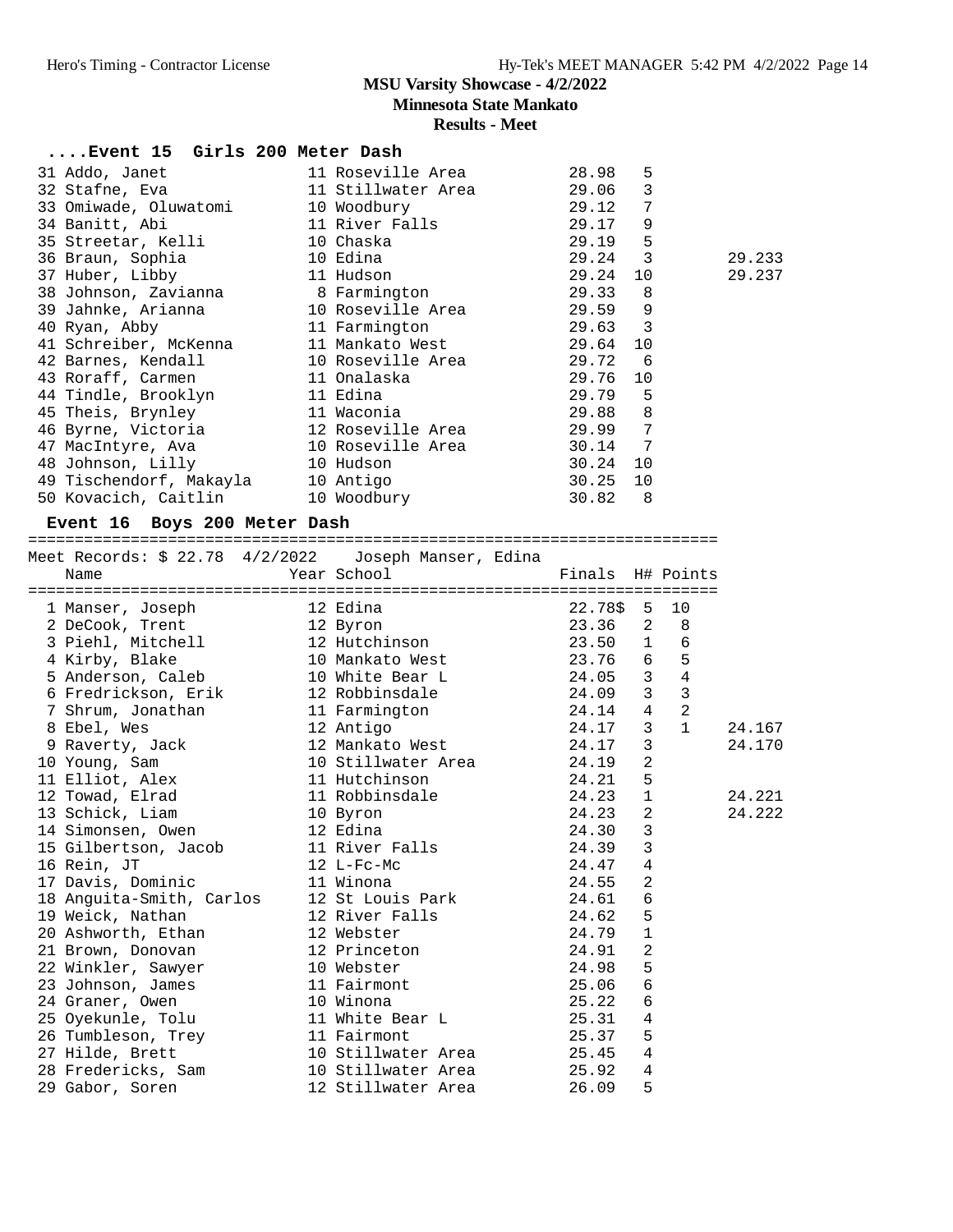**Minnesota State Mankato**

# **Results - Meet**

# **Event 19 Girls 4x400 Meter Relay** ==========================================================================

| ==========<br>Meet Records: \$ 4:07.47 2017<br>School | Edina | Finals                   |   | H# Points    |
|-------------------------------------------------------|-------|--------------------------|---|--------------|
|                                                       |       |                          |   |              |
| 1 Onalaska<br>'A'                                     |       | 4:12.14                  | 1 | 10           |
| 1) Thomas, Alexandra 11                               |       | 2) Blum, Josie 11        |   |              |
| 3) Gutierrez, Isabella 10                             |       | 4) Carkhuff, Makayla 11  |   |              |
| 2 Farmington 'A'                                      |       | 4:18.69                  | 1 | 8            |
| 1) Sullivan, Ava 11                                   |       | 2) Scott, Marianah 10    |   |              |
| 3) Liebers, Megan 11                                  |       | 4) Lansing, Lauren 7     |   |              |
| 3 Spencer 'A'                                         |       | 4:20.27                  | 3 | 6            |
| 1) Fisher, Brenna 12                                  |       | 2) Merchant, Jerra 11    |   |              |
| 3) Amendt, Erika 11                                   |       | 4) Vail, Tyriana 10      |   |              |
| $4$ L-Fc-Mc $'A'$                                     |       | 4:22.10                  | 2 | 5            |
| 1) Kiehne, Lillyan 8                                  |       | 2) Broadwater, Kammry 10 |   |              |
| 3) Brogle, Macayla 12                                 |       | 4) Ruen, Brielle 12      |   |              |
| 5 Edina 'A'                                           |       | 4:22.36                  | 1 | 4            |
| 1) Kieffer, Skyler 12                                 |       | 2) Flynn, Bayliss 11     |   |              |
| 3) Manhard, Abbie 12                                  |       | 4) Dahlien, Maddie 12    |   |              |
| 6 Hibbing 'A'                                         |       | 4:24.84                  | 3 | 3            |
| 1)                                                    |       | 2) Figueroa, Gianna 9    |   |              |
| 3) Maki, Emery 11                                     |       | 4) Theien, Abby 9        |   |              |
| 7 Stillwater Area 'A'                                 |       | 4:25.52                  | 2 | 2            |
| 1) Braunshausen, Avery 11                             |       | 2) Madison, Olivia 10    |   |              |
| 3) Fischer, Karina 9                                  |       | 4) Bushlack, Anna 11     |   |              |
| 8 Hudson<br>' A '                                     |       | 4:26.92                  | 2 | $\mathbf{1}$ |
| 1) Somerville, Ellen 12                               |       | 2) Carstensen, Ella 10   |   |              |
| 3) Mitchell, Ruby 11                                  |       | 4) Field, Manon 12       |   |              |
| 9 Fairmont 'A'                                        |       | 4:27.08                  | 3 |              |
|                                                       |       |                          |   |              |
| 1) Moeller, Corene 11                                 |       | 2) Saxton, Carissa 12    |   |              |
| 3) Artz, Hadley 11                                    |       | 4) Thompson, Laura 12    |   |              |
| 10 River Falls 'A'                                    |       | 4:27.60                  | 3 |              |
| 1) Peters, Ella 11                                    |       | 2) Jensen, Lilly 10      |   |              |
| 3) Humburg, Allie 12                                  |       | 4) Prigge, Morgan 12     |   |              |
| 11 North Branch 'A'                                   |       | 4:27.99                  | 1 |              |
| 1) Dick, Derrian 9                                    |       | 2) Benedict, Sophia 9    |   |              |
| 3) Esget, Dakota 9                                    |       | 4) Kuhlman, Ella 9       |   |              |
| 12 Mankato West 'A'                                   |       | 4:28.14                  | 3 |              |
| 1) Schmitz, Avery 9                                   |       | 2) Downs, Norah 9        |   |              |
| 3) Stenzel, Mikaela 9                                 |       | 4) Marble, Ruby 8        |   |              |
| 13 Waconia 'A'                                        |       | 4:29.89                  | 1 |              |
| 1) Kaeding, Adorisa 12                                |       | 2) Lage, Madeline 10     |   |              |
| 3) Mair, Carrigan 9                                   |       | 4) Lindstrom, Maya 12    |   |              |
| 14 Byron 'A'                                          |       | 4:33.19                  | 3 |              |
| 1) Basile, Abby 10                                    |       | 2) Hoegh, Clara 9        |   |              |
| 3) Matter, Taylor 9                                   |       | 4) Schneider, Kailey 10  |   |              |
| 15 Chaska<br>'A'                                      |       | 4:34.13                  | 1 |              |
| 1) Montoya, Synia 12                                  |       | 2) Ross, Noella 8        |   |              |
| 3) Roth, Natalie 11                                   |       | 4) Bury, Annalise 12     |   |              |
| 16 East Ridge<br>' A '                                |       | 4:35.07                  | 2 |              |
| 1) Clark, Megan 11                                    |       | 2) Sennowo, Folasade 10  |   |              |
| 3) Creighton, Eva 12                                  |       | 4) Mestery, Halle 12     |   |              |
| 17 St Louis Park<br>'A'                               |       | 4:37.98                  | 2 |              |
| 1) Healey, Anna 9                                     |       | 2) Miller, Jersey 10     |   |              |
| 3) Meyen, Ayelel 10                                   |       | 4) Nelson, Katherine 11  |   |              |
| 18 Roseville Area<br>'' A '                           |       | 4:45.70                  | 2 |              |
|                                                       |       |                          |   |              |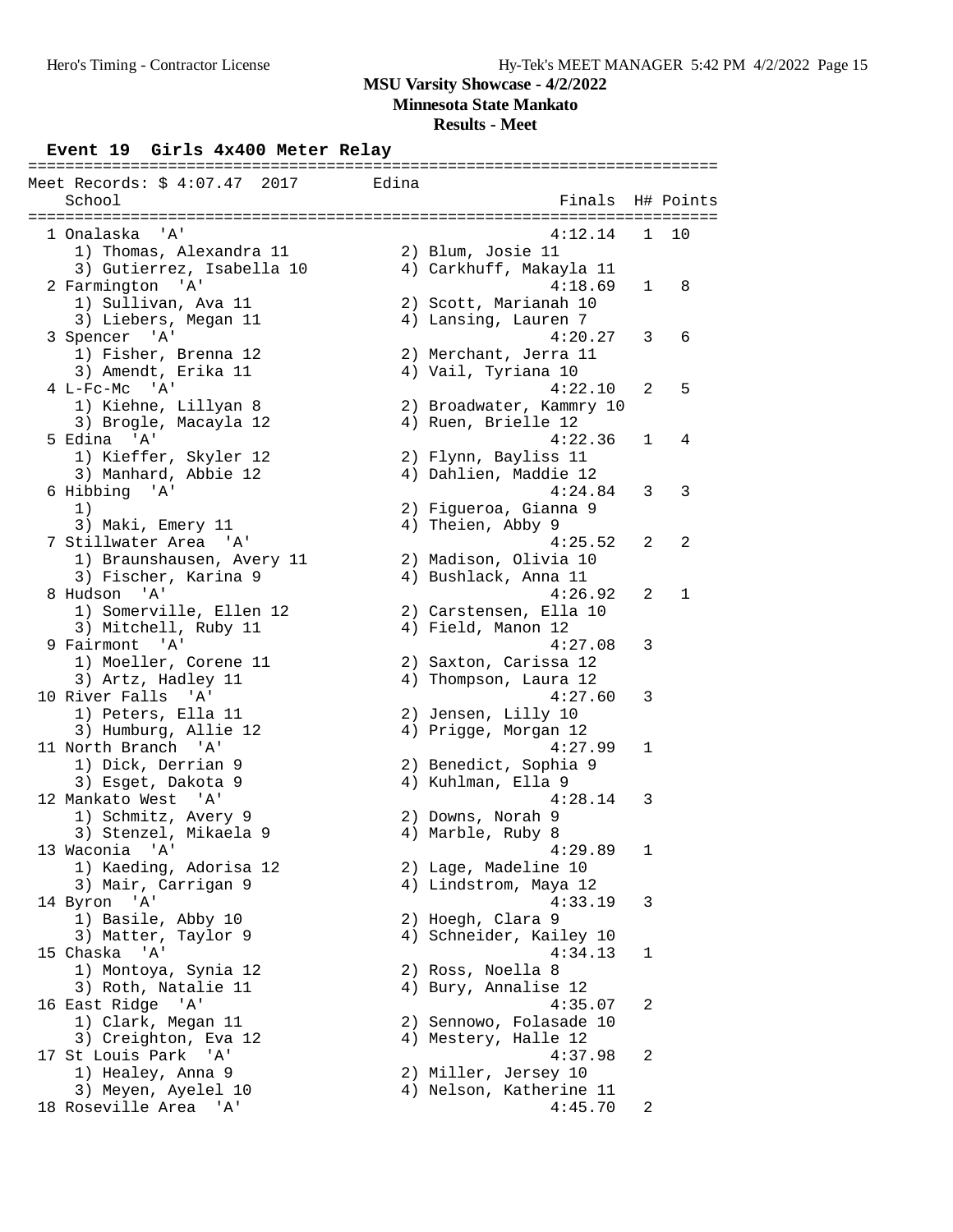**Minnesota State Mankato**

#### **Results - Meet**

**....Event 19 Girls 4x400 Meter Relay** 1) Thornton-Fay, Dalia 8 2) Abramson, Matilda 12 3) Seifert, Sophia 10 (4) Iverson, Talia 10 **Event 20 Boys 4x400 Meter Relay** ========================================================================== Meet Records: \$ 3:29.05 2017 East Ridge School Finals H# Points ========================================================================== 1 Onalaska 'A' 3:35.64 1 100 12:35.64 1 100 12:35.64 1 100 12:35.64 1 100 12:35.64 1 100 12:35.64 1 100 12:35 1) Odom, Nicky 11 2) Burnstad, Blake 10 3) Oyen, Austin 12 (4) Burke, Braden 10 2 Fairmont 'A' 3:37.26 2 8 1) Maakestad, David 11 2) Geiger, Blaze 10 3) Schultze, Nolan 9 (4) Artz, Hudson 12 3 River Falls 'A' 3:37.60 2 6 1) Nye, Zackary 11 2) Anderson, Robert 10 3) Toppel, Morris 10 (4) Carns, Isaac 12 4 Stillwater Area 'A' 3:37.61 1 5 1) McDowell, Ryan 12 2) Potter, Ryan 12 3) Riser, Soel 10 4) Rosengren, Thomas 12 5 Edina 'A' 3:38.96 1 4 1) Simonsen, Owen 12 2) Elliott, Jack 12 3) El-huni, Mustafa 10 4) Smith, Finley 11 6 Spencer 'A' 3:44.58 2 3 1) Timmer, Gavin 11 2) Heinrichs, Tyler Kurt 10 3) Carlson, Ross 10 (4) Munson, Van 10 7 Waconia 'A' 3:48.44 1 2 1) Rud, Mark 12 2) Ulrich, Jack 10 3) Vogt, Justin 11 4) Hjelseth, William 11 8 Byron 'A' 3:56.41 2 1 1) Petersen, Josh 12 2) Lambrecht, Thomas 10 3) Tye, Aydan 10 10 10 4) Heimer, Dylan 11 9 North Branch 'A' 3:56.86 2 1) Johnson, Zach 12 2) Klein, Carson 11 3) Weber, Carson 10 4) Anderson, Austin 10 10 East Ridge 'A' 3:59.41 2 1) Bellis, Jacob 11 2) Meuler, Dane 12 3) McNiesh, Sean 12 4) Schultz, Nathan 10 **Event 21 Girls High Jump** ======================================================================= Meet Records: \$ 5-06 2015 Caraline Slattery, Lakeville South Name The School Team School (Finals Points ======================================================================= 1 Gordon, Julia 11 Farmington 5-00.00 10 4-04 4-06 4-08 4-10 5-00 5-02 --- O O O O XXX 2 Wendinger, Elie 11 Mankato West 5-00.00 8 4-04 4-06 4-08 4-10 5-00 5-02 O O O XO XO XXX 3 Gross, Kate 12 Princeton 4-10.00 5.50 4-04 4-06 4-08 4-10 5-00

O O O O XXX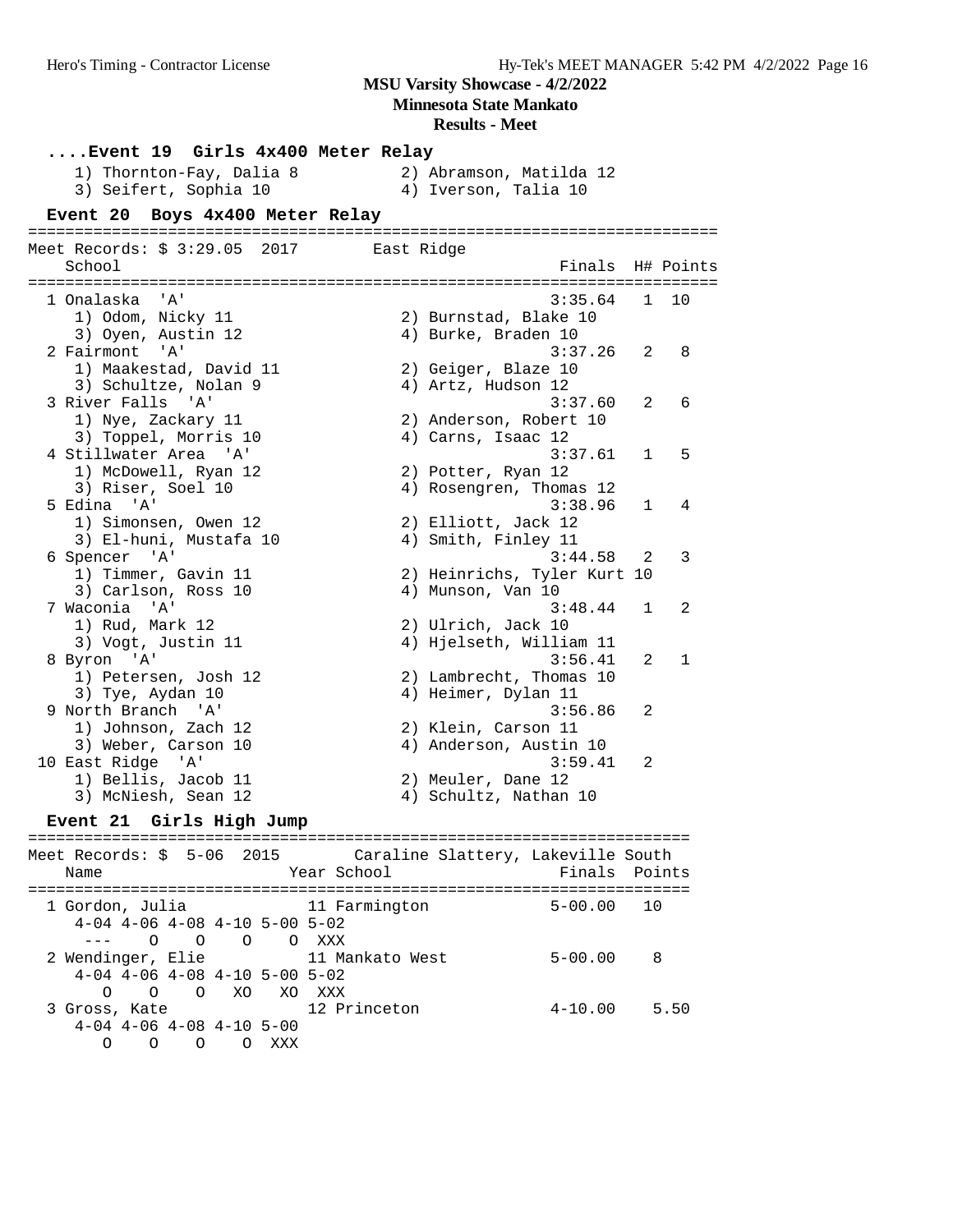**Minnesota State Mankato**

| Event 21 Girls High Jump                                                               |     |                                                                                |             |      |
|----------------------------------------------------------------------------------------|-----|--------------------------------------------------------------------------------|-------------|------|
| $4-04$ $4-06$ $4-08$ $4-10$ $5-00$                                                     |     | 3 Fitzgerald, Ava                12 Roseville Area             4-10.00    5.50 |             |      |
| $--- 0 0 0 0 0 0 0 0 0 0 0$<br>5 Hansen, Abigail<br>$4-04$ $4-06$ $4-08$ $4-10$ $5-00$ |     | 12 Stillwater Area                                                             | $4 - 10.00$ | 4    |
| O O XXO XXO XXX<br>6 Smith, Avery                                                      |     | 9 North Branch                                                                 | 4-08.00     | 2.50 |
| $4-04$ $4-06$ $4-08$ $4-10$<br>O O O XXX                                               |     |                                                                                |             |      |
| 6 Richgels, Jenna<br>$4-04$ $4-06$ $4-08$ $4-10$<br>O O O XXX                          |     | 10 Onalaska                                                                    | $4 - 08.00$ | 2.50 |
| 8 Iverson, Talia<br>$4-04$ $4-06$ $4-08$ $4-10$<br>O O XO XXX                          |     | 10 Roseville Area                                                              | 4-08.00     | 0.50 |
| 8 Doerre, Madelin<br>$4-04$ $4-06$ $4-08$ $4-10$<br>O O XO XXX                         |     | 12 River Falls                                                                 | 4-08.00     | 0.50 |
| 10 Olson, Asaysha<br>$4-04$ $4-06$ $4-08$ $4-10$<br>O XXO XO XXX                       |     | 9 North Branch                                                                 | $4 - 08.00$ |      |
| 11 Thomas, Kayla<br>$4-04$ $4-06$ $4-08$ $4-10$<br>O O XXO XXX                         |     | 11 Edina                                                                       | $4 - 08.00$ |      |
| 12 Richardson, Sophia<br>$4-04$ $4-06$ $4-08$ $4-10$<br>O XO XXO                       | XXX | 8 Byron                                                                        | $4 - 08.00$ |      |
| 13 Bringgold, Ava<br>$4-04$ $4-06$ $4-08$<br>O O XXX                                   |     | 9 Chisago Lakes                                                                | $4 - 06.00$ |      |
| 13 Pratt, Leila<br>$4-04$ $4-06$ $4-08$<br>O O XXX                                     |     | 7 Mankato West                                                                 | $4 - 06.00$ |      |
| 13 Dahlke, Ava<br>$4-04$ $4-06$ $4-08$<br>O O XXX                                      |     | 11 Winona                                                                      | $4 - 06.00$ |      |
| 13 Killion, Izzy<br>$4-04$ $4-06$ $4-08$<br>O O XXX                                    |     | 12 Mankato West                                                                | 4-06.00     |      |
| 17 Hansen, Addison<br>$4-04$ $4-06$ $4-08$<br>O XO XXX                                 |     | 10 Roseville Area                                                              | $4 - 06.00$ |      |
| 18 Kieffer, Skyler<br>$4-04$ $4-06$ $4-08$<br>O XXO XXX                                |     | 12 Edina                                                                       | $4 - 06.00$ |      |
| 19 Erickson, Isabelle<br>$4-04$ $4-06$ $4-08$<br>XO XXO XXX                            |     | 12 Byron                                                                       | $4 - 06.00$ |      |
| 20 Hernes, Ellie<br>$4 - 04$ $4 - 06$<br>O XXX                                         |     | 12 Fairmont                                                                    | $4 - 04.00$ |      |
| 20 Crump, Camille<br>$4 - 04$ $4 - 06$<br>O XXX                                        |     | 11 Roseville Area                                                              | $4 - 04.00$ |      |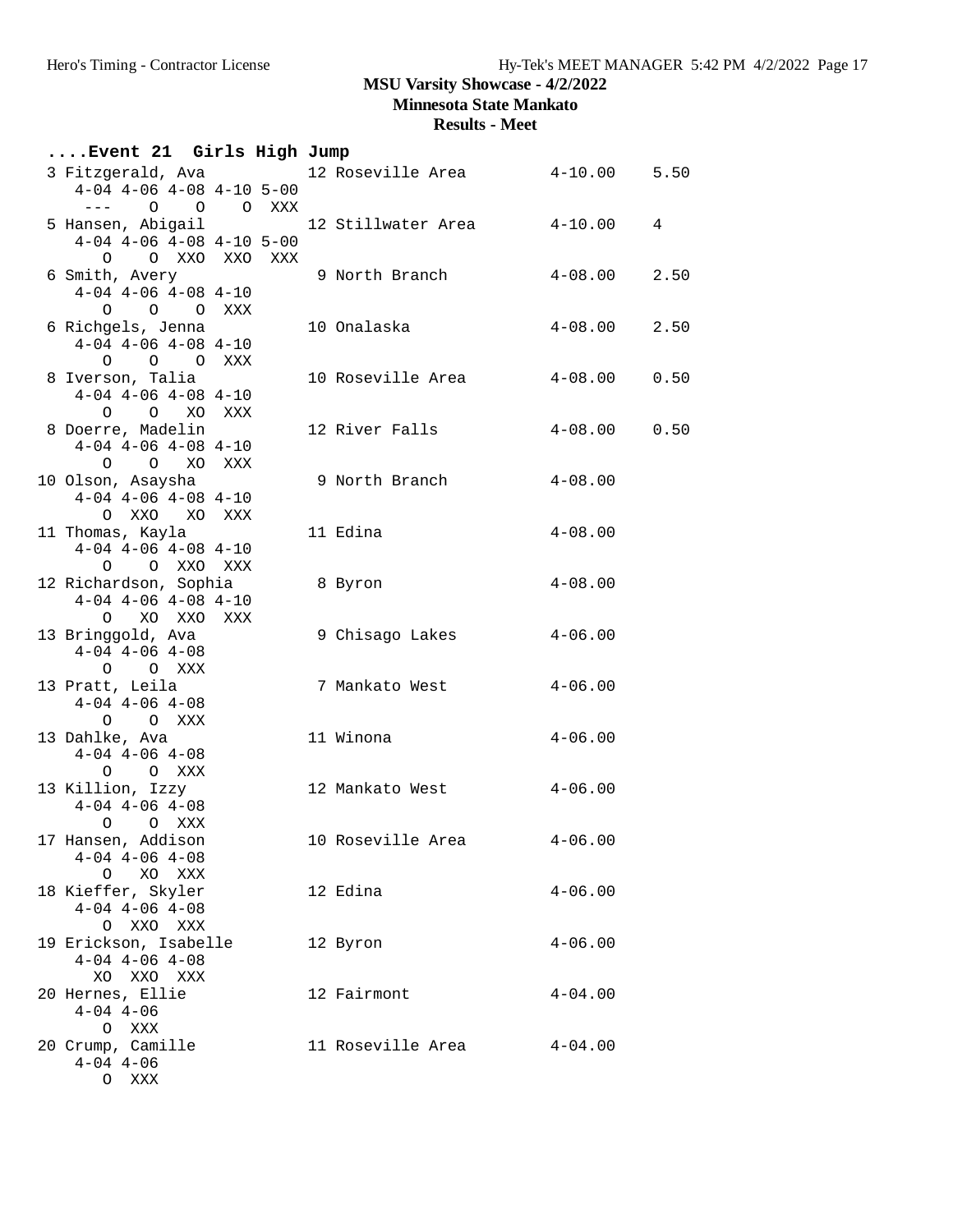**Minnesota State Mankato**

**Results - Meet**

| Event 21 Girls High Jump |    |           |             |
|--------------------------|----|-----------|-------------|
| 20 Braun, Clara          |    | 11 Byron  | $4 - 04.00$ |
| $4 - 04$ $4 - 06$        |    |           |             |
| O<br>XXX                 |    |           |             |
| 23 DeWan, Lily           |    | 10 Antigo | $4 - 04.00$ |
| $4 - 04$ $4 - 06$        |    |           |             |
| XXO<br>XXX               |    |           |             |
| -- Urbick, Alexis        | 9. | Winona    | ΝH          |
| $4 - 04$                 |    |           |             |
| XXX                      |    |           |             |

# **Event 22 Boys High Jump**

| Meet Records: \$ 6-07 2015 David Zydowsky, Chanhassen                                                             |             |              |
|-------------------------------------------------------------------------------------------------------------------|-------------|--------------|
|                                                                                                                   |             |              |
| 5-04 5-06 5-08 5-10 6-00 6-01 6-02 6-03                                                                           | $6 - 02.00$ | 10           |
| 0 0 XO XO 0 XXO XXO XXX<br>2 Perron, AJ<br>12 White Bear L 6-00.00 8<br>$5-04$ 5-06 5-08 5-10 6-00 6-01           |             |              |
| --- 0 XO --- XXO XXX<br>3 Raverty, Jack 12 Mankato West                                                           | $5 - 10.00$ | 6            |
| $5-04$ 5-06 5-08 5-10 6-00<br>$---$ 0 0 XO XXX                                                                    |             |              |
| 4 Kufner, Garrett 10 Antigo<br>$5-04$ 5-06 5-08 5-10 6-00<br>O O O XXO XXX                                        | $5 - 10.00$ | 5            |
| 5 Rieckhoff, Mitchell 10 Waconia<br>$5-04$ 5-06 5-08 5-10 6-00                                                    | $5 - 10.00$ | 3            |
| 5 McClelland, Leroy 11 Mankato West<br>$5-04$ 5-06 5-08 5-10 6-00                                                 | $5 - 10.00$ | 3            |
| 0 0 XXO XXO XXX<br>5 Hernandez, Armando 12 Fairmont<br>$5-04$ 5-06 5-08 5-10 6-00                                 | $5 - 10.00$ | 3            |
| O XO XO XXO XXX<br>8 Siegel, James 10 Onalaska<br>$5-04$ 5-06 5-08 5-10 6-00                                      | $5 - 10.00$ | $\mathbf{1}$ |
| XO XO XXO XXO XXX<br>9 Mielke, Owen<br>10 Waconia<br>$5-04$ 5-06 5-08 5-10                                        | $5 - 08.00$ |              |
| $--- XO \qquad O \quad XXX$<br>9 Ridge, Gavin<br>11 Onalaska<br>$5-04$ 5-06 5-08 5-10                             | $5 - 08.00$ |              |
| O XO O XXX<br>11 Tussey, Caleb<br>11 Stillwater Area 5-08.00<br>$5-04$ 5-06 5-08 5-10                             |             |              |
| 12 Stites, Ryan<br>9 Byron<br>$5-04$ $5-06$ $5-08$ $5-10$                                                         | $5 - 08.00$ |              |
| O XXO XO XXX<br>12 Stillwater Area 5-08.00<br>12 Peterson, Jackson<br>$5-04$ $5-06$ $5-08$ $5-10$<br>O XXO XO XXX |             |              |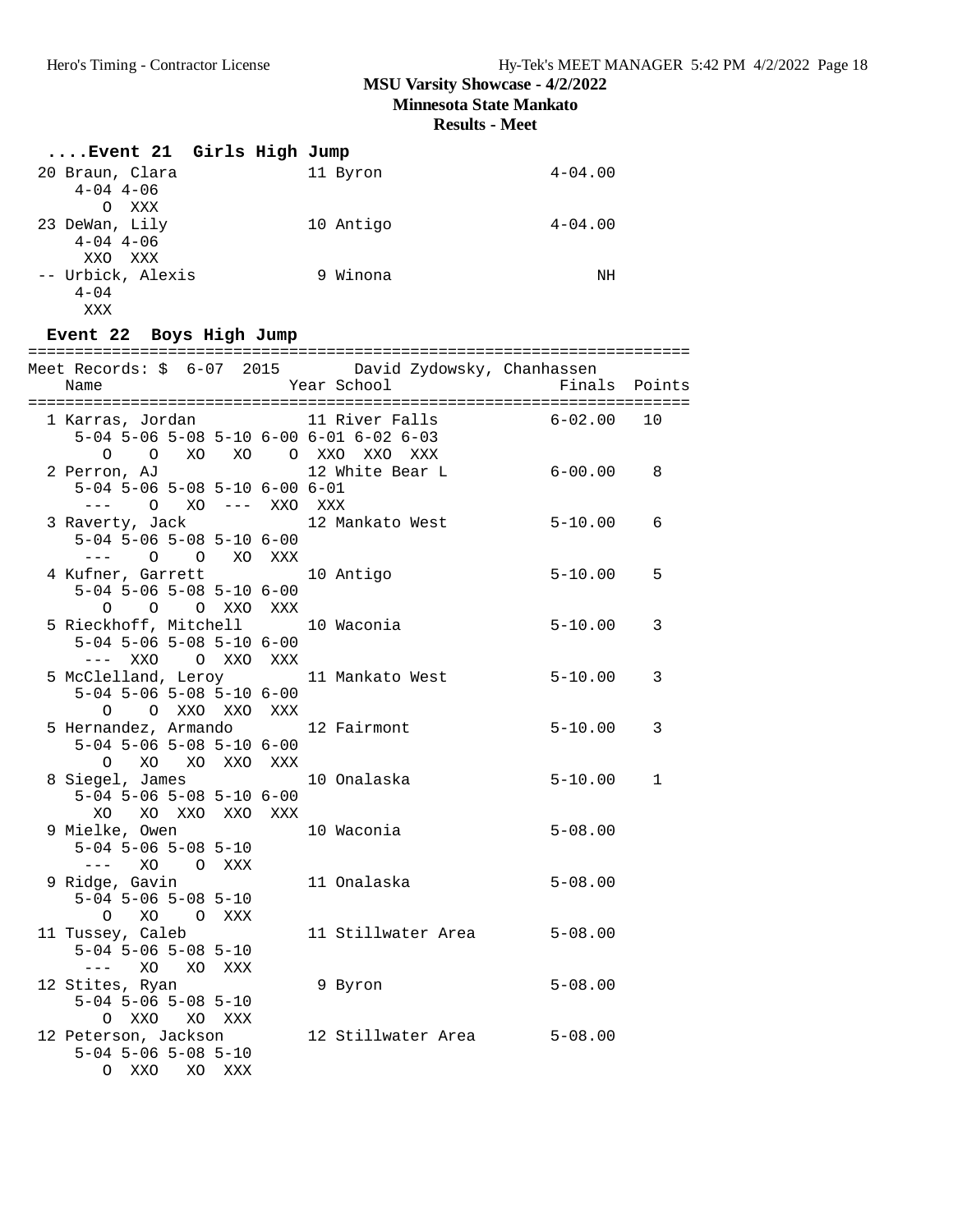# **MSU Varsity Showcase - 4/2/2022 Minnesota State Mankato**

| Event 22 Boys High Jump                                                                   |                                                                                                                            |                   |     |
|-------------------------------------------------------------------------------------------|----------------------------------------------------------------------------------------------------------------------------|-------------------|-----|
| 14 Gilson, Bennett<br>$5 - 04$ $5 - 06$ $5 - 08$<br>$---$ 0 XXX                           | 11 White Bear L                                                                                                            | $5 - 06.00$       |     |
| 14 Him, Ayden<br>$5 - 04$ $5 - 06$ $5 - 08$<br>O O XXX                                    | 10 Farmington                                                                                                              | $5 - 06.00$       |     |
| 16 Koudaya, Koffi<br>$5-04$ $5-06$ $5-08$<br>O XO XXX                                     | 12 Minneapolis                                                                                                             | $5 - 06.00$       |     |
| 17 Johnson, Chase<br>$5 - 04$ 5-06<br>O XXX                                               | 9 Stillwater Area 5-04.00                                                                                                  |                   |     |
| 17 Pitts, Preston<br>$5 - 04$ $5 - 06$<br>O XXX                                           | 9 Spencer                                                                                                                  | $5 - 04.00$       |     |
| 19 Christianson, Chase 10 L-Fc-Mc<br>$5 - 04$ $5 - 06$<br>XO XXX                          |                                                                                                                            | $5 - 04.00$       |     |
| $5 - 04$<br>XXX                                                                           | -- Klein, Carson 11 North Branch                                                                                           | NH                |     |
| -- Robinson, Kale<br>$5 - 04$<br>XXX                                                      | 10 Byron                                                                                                                   | NH                |     |
| -- Ramirez, Qam<br>$5 - 04$<br>XXX                                                        | 9 Spencer                                                                                                                  | NH                |     |
|                                                                                           |                                                                                                                            |                   |     |
| Event 23 Girls Pole Vault                                                                 |                                                                                                                            |                   |     |
|                                                                                           |                                                                                                                            |                   |     |
|                                                                                           | Meet Records: \$ 11-06 4/2/2022 Julia Gherardi, Hibbing<br>Meet Records: \$ 11-06 2016 Mikayla Johnson, North Branch       |                   |     |
| Name                                                                                      | Year School                                                                                                                | Finals Points     |     |
|                                                                                           | 1 Gherardi, Julia 12 Hibbing 11-06.00\$ 10<br>8-00 8-06 9-00 9-06 10-00 10-03 10-06 10-09 11-00 11-03 11-06 11-09 12-00    |                   | XXX |
|                                                                                           | --- --- --- --- --- --- --- --- 0 --- X0 ---<br>8-00 8-06 9-00 9-06 10-00 10-03 10-06 10-09<br>--- --- --- --- --- 0 0 XXX |                   |     |
| --- --- --- --- --- XO                                                                    | 3 Sikel, Jenna 12 Mankato West<br>8-00 8-06 9-00 9-06 10-00 10-03 10-06 10-09<br>$\overline{O}$<br>XXX                     | $10 - 06.00$<br>6 |     |
| 8-00 8-06 9-00 9-06 10-00 10-03 10-06<br>$--- ---- ---- ---- 0$                           | 4 Roskoski, Sophia             11 Stillwater Area<br>XXX                                                                   | $10 - 03.00$ 4.50 |     |
| 8-00 8-06 9-00 9-06 10-00 10-03 10-06                                                     | 4 Olenius, Abby 12 Mankato West<br>XXX                                                                                     | $10 - 03.00$ 4.50 |     |
| $--- ---- ---- 0 0 0$<br>6 Dick, Ella<br>8-00 8-06 9-00 9-06 10-00 10-03<br>XO O O XO XXO | 8 North Branch<br>XXX                                                                                                      | $10 - 00.00$<br>3 |     |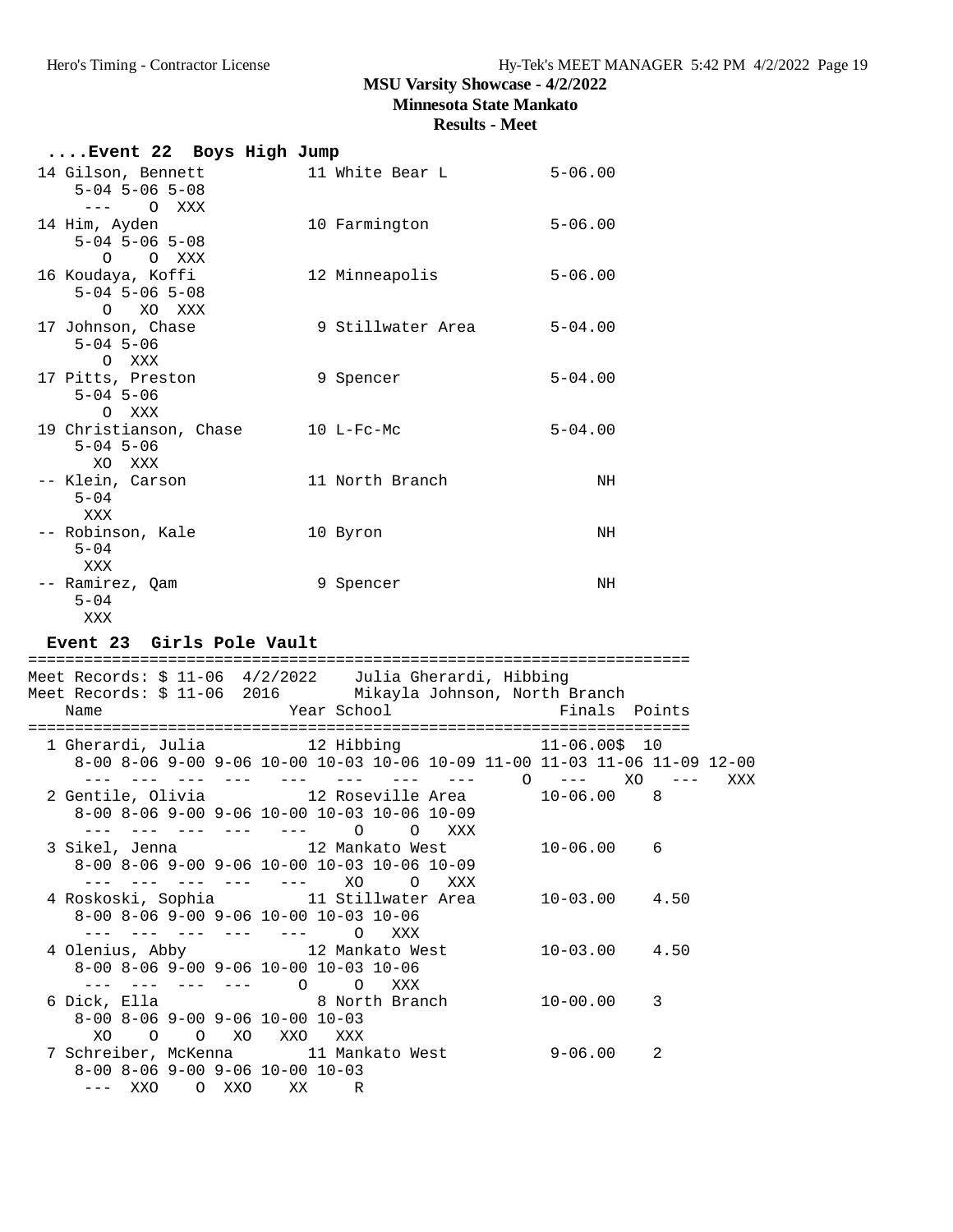**Minnesota State Mankato**

| Event 23 Girls Pole Vault                                |                                                         |               |                                                                                                       |
|----------------------------------------------------------|---------------------------------------------------------|---------------|-------------------------------------------------------------------------------------------------------|
| 8 Wilson, Jayda                                          | 8 Roseville Area 9-00.00                                | 1             |                                                                                                       |
| $8 - 00$ $8 - 06$ $9 - 00$ $9 - 06$                      |                                                         |               |                                                                                                       |
| $\circ$<br>O XXX<br>$\circ$                              |                                                         |               |                                                                                                       |
| 9 Brown, Ella<br>$8 - 00$ $8 - 06$ $9 - 00$ $9 - 06$     | 12 Edina                                                | $9 - 00.00$   |                                                                                                       |
| XXO XXO<br>O XXX                                         |                                                         |               |                                                                                                       |
| 10 Wait, Marcella                                        | 11 Stillwater Area                                      | $9 - 00.00$   |                                                                                                       |
| $8 - 00$ $8 - 06$ $9 - 00$ $9 - 06$                      |                                                         |               |                                                                                                       |
| --- 0 XO XXX                                             |                                                         |               |                                                                                                       |
| 11 Miner, Adeline                                        | 11 L-Fc-Mc                                              | $9 - 00.00$   |                                                                                                       |
| $8 - 00$ $8 - 06$ $9 - 00$ $9 - 06$<br>O OXXOXXX         |                                                         |               |                                                                                                       |
| 12 Giese, Brooke                                         | 8 North Branch                                          | $9 - 00.00$   |                                                                                                       |
| $8 - 00$ $8 - 06$ $9 - 00$ $9 - 06$                      |                                                         |               |                                                                                                       |
| O XXO XXX<br>XXO                                         |                                                         |               |                                                                                                       |
| 13 Raidt, Ming Li                                        | 11 Waconia                                              | $8 - 06.00$   |                                                                                                       |
| $8 - 00$ $8 - 06$ $9 - 00$                               |                                                         |               |                                                                                                       |
| O XO XXX<br>13 Simon, Madison                            | 12 L-Fc-Mc                                              | $8 - 06.00$   |                                                                                                       |
| $8 - 00$ $8 - 06$ $9 - 00$                               |                                                         |               |                                                                                                       |
| $\circ$<br>XO XXX                                        |                                                         |               |                                                                                                       |
| 15 Dorsey, Hana                                          | 11 Edina                                                | $8 - 00.00$   |                                                                                                       |
| $8 - 00$ $8 - 06$                                        |                                                         |               |                                                                                                       |
| XO XXX                                                   |                                                         |               |                                                                                                       |
| 16 Williams, Anya<br>$8 - 00$ $8 - 06$                   | 10 Stillwater Area                                      | $8 - 00.00$   |                                                                                                       |
| XXO XXX                                                  |                                                         |               |                                                                                                       |
| 16 Kovash, Brooke                                        | 12 Byron                                                | $8 - 00.00$   |                                                                                                       |
| $8 - 00$ $8 - 06$                                        |                                                         |               |                                                                                                       |
| XXO XXX                                                  |                                                         |               |                                                                                                       |
| 16 Ott, Ella                                             | 9 Byron                                                 | $8 - 00.00$   |                                                                                                       |
| $8 - 00$ $8 - 06$                                        |                                                         |               |                                                                                                       |
| XXO XXX<br>-- Smith, Bene'                               | 9 Chisago Lakes                                         | NH            |                                                                                                       |
| $8 - 00$ $8 - 06$                                        |                                                         |               |                                                                                                       |
| XX-<br>R                                                 |                                                         |               |                                                                                                       |
| -- Langer, Bethany                                       | 10 Waconia                                              | NH            |                                                                                                       |
| $8 - 00$                                                 |                                                         |               |                                                                                                       |
| XXX                                                      |                                                         |               |                                                                                                       |
| Event 24 Boys Pole Vault                                 |                                                         |               |                                                                                                       |
| Meet Records: \$ 14-08 4/2/2022 Travis Reighard, Waconia |                                                         |               |                                                                                                       |
| Name                                                     | Year School                                             | Finals Points |                                                                                                       |
|                                                          |                                                         |               |                                                                                                       |
| 1 Reighard, Travis 12 Waconia 14-08.00\$ 10              |                                                         |               |                                                                                                       |
|                                                          | --- --- --- --- --- --- --- --- --- 0 --- XX0 --- 0 --- |               | 10-00 10-06 11-00 11-06 12-00 12-03 12-06 12-09 13-00 13-03 13-06 13-09 14-00 14-06 14-08<br>$\Omega$ |
| 2 Miller, Cadyn 10 Princeton 11-06.00                    |                                                         | 8             |                                                                                                       |
| 10-00 10-06 11-00 11-06 12-00                            |                                                         |               |                                                                                                       |
| O O XXO XXX<br>XO                                        |                                                         |               |                                                                                                       |
| 3 Peterson, Jackson                                      | 12 Stillwater Area 10-06.00 5                           |               |                                                                                                       |
| $10-00$ $10-06$ $11-00$<br>O XXX<br>$\circ$              |                                                         |               |                                                                                                       |
|                                                          |                                                         |               |                                                                                                       |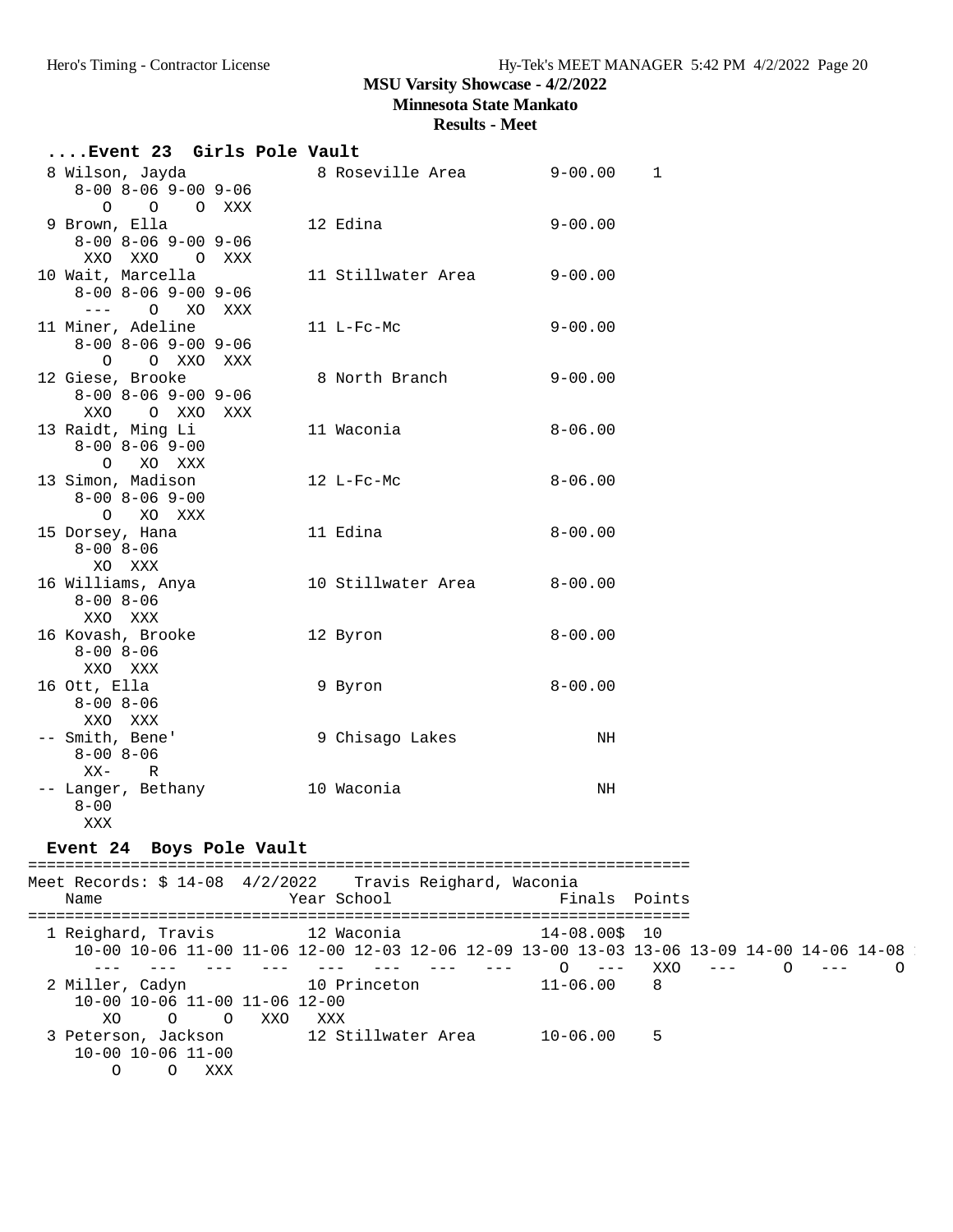**Minnesota State Mankato**

**Results - Meet**

| Event 24  Boys Pole Vault             |                    |                   |
|---------------------------------------|--------------------|-------------------|
| 3 Hermes, Ryan                        | 12 Edina           | $10 - 06.00$<br>5 |
| $10 - 00$ $10 - 06$ $11 - 00$         |                    |                   |
| $\Omega$<br>$\Omega$<br>XXX           |                    |                   |
| 3 Engstrom, Oliver                    | 12 Edina           | $10 - 06.00$<br>5 |
| $10 - 00$ $10 - 06$ $11 - 00$         |                    |                   |
| $\circ$<br>XXX<br>$\Omega$            |                    |                   |
| 6 Maynor, Emmett                      | 12 Edina           | $10 - 06.00$<br>3 |
| $10 - 00$ $10 - 06$ $11 - 00$         |                    |                   |
| XO<br>XXX<br>$\Omega$                 |                    | $\mathcal{L}$     |
| 7 Tweed, Jackson<br>10-00 10-06 11-00 | 11 Stillwater Area | $10 - 06.00$      |
| XO.<br>XO<br>XXX                      |                    |                   |
| 8 Majerus, Micah                      | 12 River Falls     | $10 - 00.00$<br>1 |
| $10 - 00$ $10 - 06$                   |                    |                   |
| XO<br>XXX                             |                    |                   |
| 9 Kiel, Loqan                         | 11 Waconia         | $10 - 00.00$      |
| $10 - 00$ $10 - 06$                   |                    |                   |
| XXO<br>XXX                            |                    |                   |
| .                                     |                    |                   |

#### **Event 25 Girls Long Jump**

| Meet Records: \$ 19-00.50 2016 Michaela Baker, Robbinsdale Armst       |                              |
|------------------------------------------------------------------------|------------------------------|
| Year School <a> Finals Points</a><br>Name                              |                              |
|                                                                        |                              |
| 1 Washburn, Ava               11 Webster                 17-03.00   10 |                              |
| 16-05 FOUL 17-03 16-09                                                 |                              |
| 2 Wissbroecker, MacKenzie 10 Antigo                                    | 17-02.00<br>8                |
| FOUL 17-02 FOUL 16-09                                                  |                              |
| 3 Apet, Hemetii                 11 Roseville Area           16-03.00   | 6                            |
| FOUL FOUL 16-03 FOUL                                                   |                              |
| 4 Clark, Megan 11 East Ridge<br>FOUL 15-07 15-05 16-00                 | 5<br>$16 - 00.00$            |
|                                                                        |                              |
| 5 Hernes, Ellie 12 Fairmont                                            | 15-09.00<br>4                |
| 15-09 15-07 15-07 FOUL                                                 |                              |
| 6 Dimler, Lauren 12 Mankato West                                       | 3<br>15-08.00                |
| 15-06 14-07 15-08 15-07                                                |                              |
|                                                                        | 2<br>15-06.00                |
|                                                                        |                              |
| 8 Addo, Janet 11 Roseville Area                                        | $15 - 04.00$<br>$\mathbf{1}$ |
| FOUL FOUL 15-04 15-02                                                  |                              |
| 9 Anderson, Hattie 8 Minneapolis<br>FOUL 15-01 14-06 15-00             | $15 - 01.00$                 |
|                                                                        |                              |
|                                                                        | $14 - 07.00$                 |
| FOUL 14-07 FOUL FOUL                                                   |                              |
| 11 Molling, Taylor 11 Onalaska<br>FOUL FOUL 14-01 13-05                | $14 - 01.00$                 |
|                                                                        |                              |
| 12 Whitman, Madison 10 North Branch 13-09.00                           |                              |
| 13-09 13-08 PASS PASS                                                  |                              |
| Event 26 Boys Long Jump                                                |                              |
|                                                                        |                              |

======================================================================= Meet Records: \$ 23-01 2016 Josh Prater, Chaska<br>Name Year School Year School **Finals** Points =======================================================================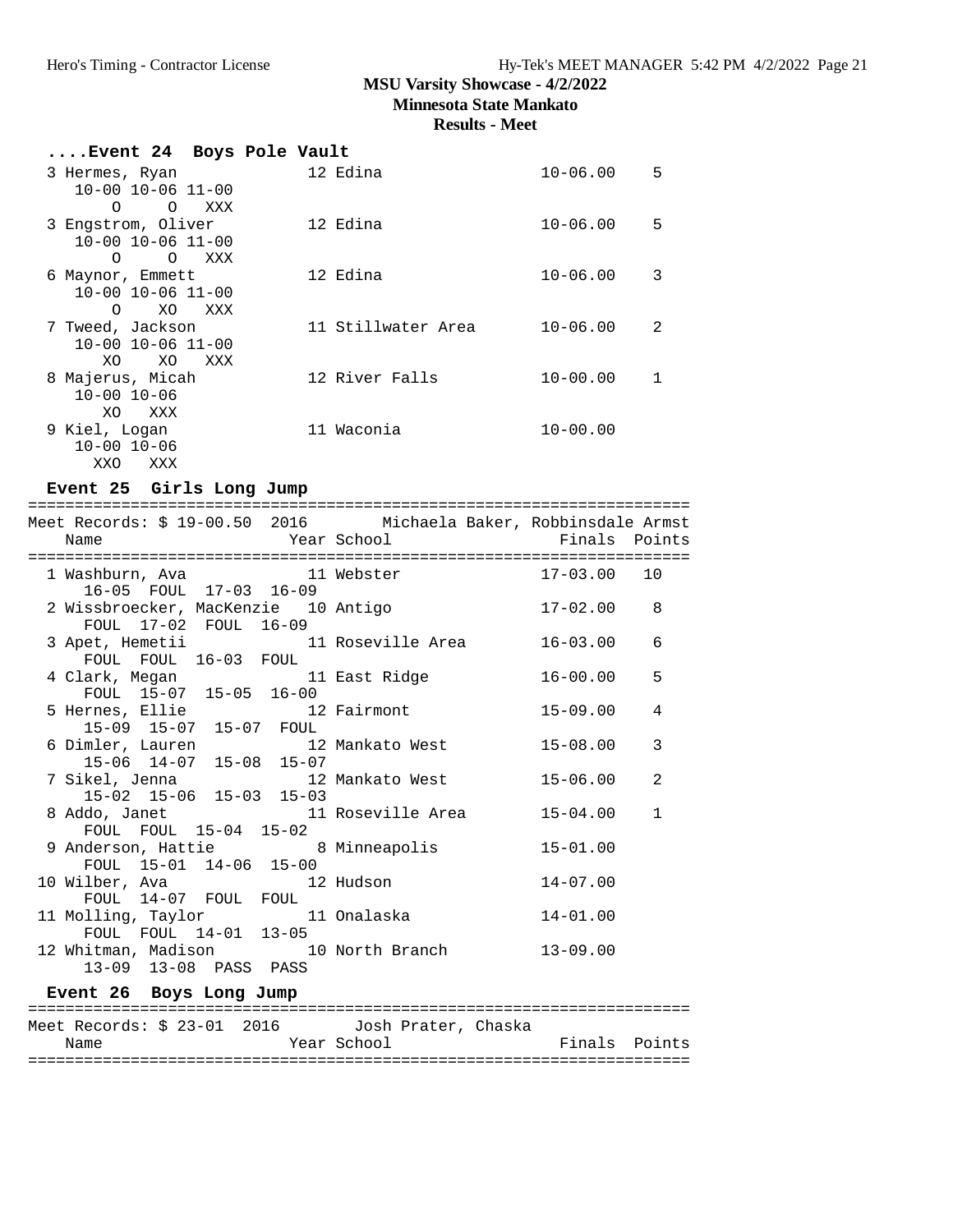**Minnesota State Mankato**

# **Results - Meet**

| Event 26 Boys Long Jump                                                |                         |                                            |
|------------------------------------------------------------------------|-------------------------|--------------------------------------------|
| 1 Brown, Donovan 12 Princeton 21-01.00                                 |                         | 10                                         |
| $21-01$ $20-01$ $20-04$ $21-00$                                        |                         |                                            |
|                                                                        |                         | $\overline{\phantom{0}}$ 8<br>$20 - 06.00$ |
| 2 Kirby, Blake 10 Mankato West<br>19-00 20-04 20-05 20-06              |                         |                                            |
| 3 Rogers, Gavin 12 White Bear L<br>20-00 18-09 20-02 19-06             |                         | $\epsilon$<br>$20 - 02.00$                 |
|                                                                        |                         |                                            |
| 4 Gilson, Bennett 11 White Bear L                                      |                         | 5<br>$20 - 00.00$                          |
| $18 - 06$ $18 - 09$<br>$20 - 00$ $18 - 09$                             |                         |                                            |
| 5 Ewig, Alex 12 Hudson                                                 |                         | $19-09.00$<br>$\overline{4}$               |
| 19-08 19-09 19-03 19-06                                                |                         |                                            |
| 6 McDowell, Ryan<br>FOUL 19-07 19-01 19-01<br>- FOUL 19-07 19-01 19-01 |                         | 3                                          |
|                                                                        |                         |                                            |
| 7 Green, Elijah 11 Mankato West                                        |                         | $\overline{a}$<br>19-04.00                 |
| 19-04 18-08 FOUL 19-03                                                 |                         |                                            |
| 8 Barth, Kasey 10 Onalaska                                             |                         | $\mathbf{1}$<br>19-00.00                   |
| FOUL 18-09 FOUL 19-00                                                  |                         |                                            |
| 9 Tumbleson, Trey 11 Fairmont                                          |                         | $18 - 09.00$                               |
| 17-04 17-04 17-06 18-09                                                |                         |                                            |
| 10 Bollman, Elijah 11 Mankato West<br>18-08 FOUL 18-07 18-06           |                         | $18 - 08.00$                               |
|                                                                        |                         |                                            |
| 11 Blair, Thomas 11 Stillwater Area 18-06.00                           |                         |                                            |
| 18-06 18-00 18-06 FOUL                                                 |                         |                                            |
| 12 Hendrickson, Jack 12 Stillwater Area 18-04.00                       |                         |                                            |
| FOUL 18-04 FOUL 18-04                                                  |                         |                                            |
| 13 Johnson, Seth 11 Stillwater Area 18-04.00                           |                         |                                            |
| 18-01 17-06 18-04 17-09                                                |                         |                                            |
| 14 Graner, Owen                                                        | 10 Winona               | $17 - 04.00$                               |
| 16-01 15-04 FOUL 17-04                                                 |                         |                                            |
| 15 Koudaya, Koffi                                                      | 12 Minneapolis 17-02.00 |                                            |
| 17-01 17-02 15-06 FOUL                                                 |                         |                                            |
| -- Buesgens, Ben 12 Farmington                                         |                         | FOUL                                       |
| FOUL FOUL FOUL FOUL                                                    |                         |                                            |
| -- Harper, Jaelen 11 East Ridge<br>FOUL FOUL FOUL FOUL                 |                         | FOUL                                       |
|                                                                        |                         |                                            |

# **Event 27 Girls Triple Jump**

| Name |                                                                                    | External School (Year School | Meet Records: \$ 40-05  2016         Michaela Baker, Robbinsdale Armstron | Example 31 Finals Points |   |
|------|------------------------------------------------------------------------------------|------------------------------|---------------------------------------------------------------------------|--------------------------|---|
|      | 1 Hernes, Ellie 12 Fairmont<br>34-06 36-02 FOUL 36-05                              |                              |                                                                           | $36 - 05.00$ 10          |   |
|      | $35-04$ $36-00$ $36-05$ $35-05$                                                    |                              | 2 Apet, Hemetii 11 Roseville Area                                         | $36 - 05.00$             | 8 |
|      | 3 Washburn, Ava                                 11 Webster<br>35-08 FOUL FOUL FOUL |                              |                                                                           | 35-08.00                 | 6 |
|      | 34-08 FOUL 31-02 33-03                                                             |                              | 4 Adoga, Anneteke 12 Woodbury                                             | $34 - 08.00$             | 5 |
|      | 33-05 33-03 34-05 FOUL                                                             |                              | 5 Clark, Megan 11 East Ridge                                              | $34 - 05.00$             | 4 |
|      | $31-07$ $31-06$ $32-09$ $32-09$                                                    |                              | 6 Blum, Josie 11 Onalaska                                                 | $32 - 09.00$             | 3 |
|      | FOUL FOUL 31-02 31-09                                                              |                              | 7 Addo, Janet 11 Roseville Area                                           | $31 - 09.00$             | 2 |
|      | 29-03 31-06 30-04 30-08                                                            |                              | 8 Byrne, Victoria 12 Roseville Area                                       | $31 - 06.00$             |   |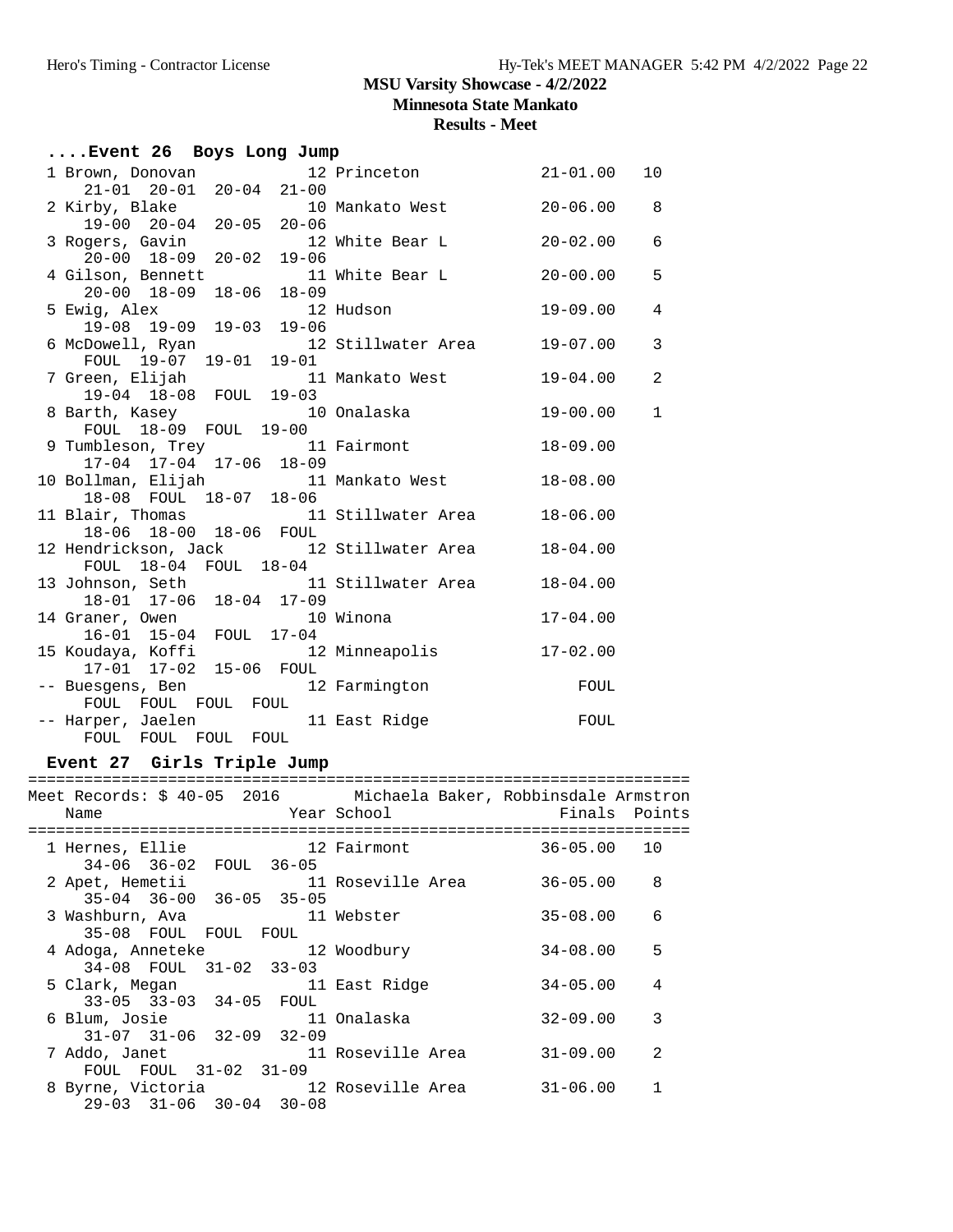**Minnesota State Mankato**

#### **Results - Meet**

| Event 27 Girls Triple Jump                                   |              |
|--------------------------------------------------------------|--------------|
| 9 Wise, Zoe 12 River Falls                                   | $31 - 04.00$ |
| $31-04$ $30-00$ $30-07$ $31-01$                              |              |
| 10 Wilcek, Nora                           12 Stillwater Area | $31 - 04.00$ |
| $30-09$ $29-06$ $30-09$ $31-04$                              |              |
| 11 Crump, Camille 11 Roseville Area                          | $31 - 03.00$ |
| FOUL 29-03 FOUL 31-03                                        |              |
| 12 Olson, Asaysha 51 9 North Branch                          | $31 - 01.00$ |
| $30-07$ $30-09$ $31-01$ $30-03$                              |              |
| 13 Richgels, Jenna 10 Onalaska                               | $30 - 05.00$ |
| FOUL FOUL 30-05 FOUL                                         |              |
| 14 Shelton, Kamille               12 Minneapolis             | $30 - 03.00$ |
| $29 - 08$ $29 - 02$ $30 - 03$ $30 - 01$                      |              |
| 15 Braun, Clara<br>11 Byron                                  | $30 - 03.00$ |
| $30 - 00$ $29 - 05$ $29 - 09$ $30 - 03$                      |              |
| 16 Rizzo, Valentina 16 9 Woodbury                            | $30 - 02.00$ |
| $30 - 02$ $29 - 00$ $28 - 00$ $29 - 06$                      |              |
| -- Jacobson, Sami 11 Mankato West                            | FOUL         |
| FOUL FOUL FOUL FOUL                                          |              |

**Event 28 Boys Triple Jump** ======================================================================= Meet Records: \$ 45-05.75 2017 Isaiah Nelson, Hutchinson Name The Year School The Finals Points ======================================================================= 1 Harper, Jaelen 11 East Ridge 44-05.00 10 FOUL 44-03 44-05 43-08 2 Ewig, Alex 12 Hudson 43-00.00 8 43-00 41-03 42-05 41-07 3 Gilson, Bennett 11 White Bear L 41-06.00 6 41-06 39-05 38-09 FOUL 4 Rogers, Gavin 12 White Bear L 41-04.00 5 41-04 41-02 FOUL 41-00 5 McDowell, Ryan 12 Stillwater Area 41-03.00 4 41-02 40-08 41-03 FOUL 6 Tangelson, Sebastian 11 St Louis Park 41-03.00 3 41-03 40-03 40-01 40-06 11 Onalaska 41-00.00 2 FOUL 41-00 FOUL 39-02 8 Hernandez, Armando 12 Fairmont 40-09.00 1 39-04 38-06 40-09 39-09 9 Henderson, Vatel 11 White Bear L 40-03.00 40-03 FOUL 38-08 39-01

| 10 Weick, Nathan                        | 12 River Falls     | $39 - 02.00$ |
|-----------------------------------------|--------------------|--------------|
| 37-09 39-02 FOUL 38-06                  |                    |              |
| 11 Johnson, Seth                        | 11 Stillwater Area | $39 - 02.00$ |
| 39-02 37-08 37-02 FOUL                  |                    |              |
| 12 McClelland, Leroy 11 Mankato West    |                    | $38 - 04.00$ |
| 36-09 33-07 FOUL 38-04                  |                    |              |
| 13 Ginn, Jacob                          | 12 River Falls     | $36 - 06.00$ |
| $36-00$ $34-02$ $36-06$ $35-05$         |                    |              |
| 14 Hendrickson, Jack 12 Stillwater Area |                    | $36 - 01.00$ |
| 36-01 35-04 FOUL                        | FOUL               |              |
| 15 Nelson, Zach                         | 10 Stillwater Area | $35 - 09.00$ |
| FOUL 35-09 35-05<br>FOUL.               |                    |              |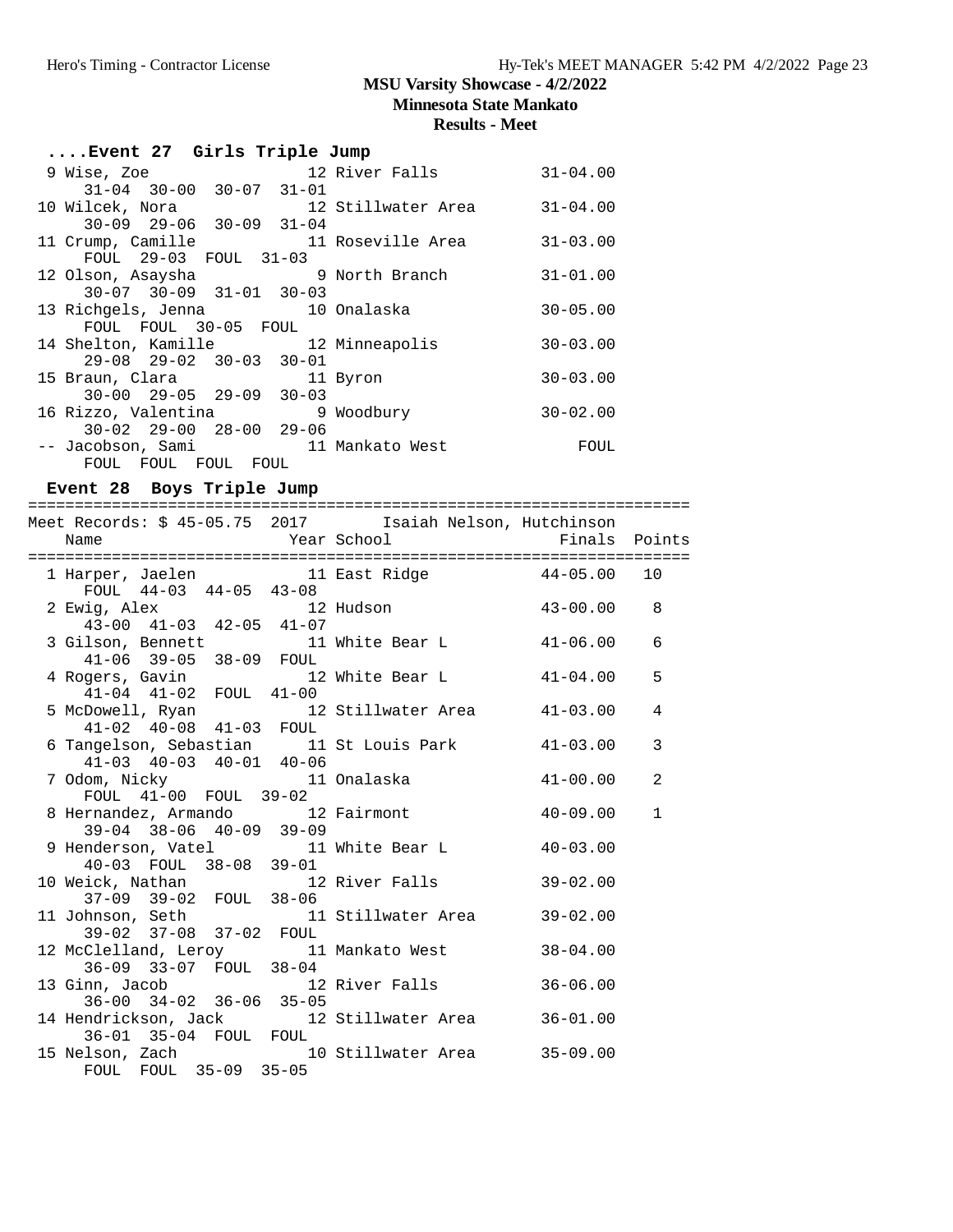**Minnesota State Mankato**

# **Results - Meet**

Event 29 Girls Shot Put

| Meet Records: \$ 45-01.50 2017 Alexandria Hurst, Robbinsdale Armstr                                                                                                                                                           |              |                   |                   |
|-------------------------------------------------------------------------------------------------------------------------------------------------------------------------------------------------------------------------------|--------------|-------------------|-------------------|
| 1 Schmidt, Isabelle 11 Rice Lake 40-00.50 2 10<br>36-11.75 39-00 37-11.50 36-02.50 38-09 40-00.50 2 Banse, Grace 12 Mankato West 38-07.50 2 8                                                                                 |              |                   |                   |
| 37-04.50 38-07.50 37-09 36-11.50 36-03.25 37-11.50                                                                                                                                                                            |              |                   |                   |
| 3 Thurston, Kendall 11 Robbinsdale 37-06.75 2<br>34-07 37-00 36-10.50 36-02.75 35-10.75 37-06.75                                                                                                                              |              |                   | 6                 |
| 4 Heisinger, Elli (Elliana 11 Spencer 137-02.75 2 5<br>$36-10.75$ $37-02.75$ $34-10.25$ $35-10.25$ $36-11.75$ $37-01$                                                                                                         |              |                   |                   |
| 5 Lorentz, Emily 12 Lcwm-Nicollet 36-04.25 2<br>36-04.25 33-05.75 34-00.75 35-05.50 31-08 35-02.25                                                                                                                            |              |                   | $\overline{4}$    |
| 6 Duellman, Mandy 12 Winona 35-03.00 1<br>34-02.25 35-03 33-11 34-04.75 33-01 34-11<br>7 Heffernan, Hannah 12 Roseville Area 34-06.25 2<br>33-00.50 34-06.25 34-05.50 34-03 33-01.25 34-03                                    |              |                   | $\mathbf{3}$<br>2 |
|                                                                                                                                                                                                                               |              |                   | $\mathbf{1}$      |
| 8 Travis, Fran 10 Spirit Lake 34-04.75 2<br>34-04.75 32-10.50 33-08.25 33-05.50 34-00.75 33-08.25                                                                                                                             |              | $\mathbf 1$       |                   |
| 9 Banse, Allison 10 Mankato West 34-00.50<br>30-09.25 34-00.50 33-00.75 32-02.75 31-09.75 31-05.50<br>10 Vonberge, Shylah 12 Mankato West 33-11.75<br>33-11.75 32-06.75 FOUL<br>11 DeVries, Hattie 12 Roseville Area 33-04.50 |              | 2                 |                   |
|                                                                                                                                                                                                                               |              | 2                 |                   |
| $33-03.50$ $32-11.75$ $33-04.50$<br>12 Gallagher, Megan 12 Byron 32-04.00                                                                                                                                                     |              | 2                 |                   |
| 31-06 31-01.50 32-04<br>32-01.25 32-04<br>32-01.25 32-07 31-01.50<br>4 Galowitz, Kylie 12 Stillwater Area 32-00.50<br>30-06.50 31-01 32-00.50                                                                                 | $32 - 01.25$ | $\mathbf{1}$      |                   |
|                                                                                                                                                                                                                               |              | $\overline{a}$    |                   |
| 15 Fisher, Marlee 12 Robbinsdale 31-08.75<br>30-04.75 31-08.75 30-05<br>16 Hicks, Lauren 12 North Branch 31-01.25                                                                                                             |              | $\mathbf{1}$      |                   |
| 16 Hicks, Lauren<br>12 North Branch 31-01.25<br>$29-03.25$ $30-08.25$ $31-01.25$                                                                                                                                              |              | $\mathbf{1}$      |                   |
| 17 Hughes, Daniyah 12 Chaska<br>29-07.25 30-00 29-08.50                                                                                                                                                                       | $30 - 00.00$ | 2                 |                   |
| $25-07.25$ $30-00$ $25-06.30$<br>18 Berlin Burns, Shay 10 Winona<br>28-09.25 28-11.50 29-11.75                                                                                                                                | 29-11.75     | $\mathbf{1}$      |                   |
| 19 Vande Kamp, Bronwyn 12 Farmington 29-02.25<br>$27-04.50$ $29-02.25$ $24-05.25$<br>20 Householder, MacKenzie 12 Fairmont                                                                                                    | $28 - 11.00$ | $\mathbf{1}$<br>1 |                   |
| $28 - 09.25$ $27 - 10.50$<br>$28 - 11$<br>21 Sedlacek, Sierra<br>11 Roseville Area                                                                                                                                            | $28 - 04.25$ | 1                 |                   |
| $28 - 04.25$ $28 - 03.50$<br>$26 - 06.75$<br>22 Rudrud, Abigail<br>11 Onalaska                                                                                                                                                | $27 - 11.50$ | $\mathbf{1}$      |                   |
| $27-08.25$ $26-10.25$<br>$27 - 11.50$<br>23 Koehler, Abigail<br>10 Winona                                                                                                                                                     | $27 - 10.00$ | $\mathbf{1}$      |                   |
| 26-09.50 27-05.25<br>$27 - 10$<br>24 Hamilton, Madi<br>9 Byron                                                                                                                                                                | $26 - 11.00$ | 1                 |                   |
| 25-09.75 24-03.25 26-11<br>25 Hallstrom, Olivia<br>11 Chisago Lakes                                                                                                                                                           | $25 - 07.75$ | 2                 |                   |
| FOUL FOUL 25-07.75<br>26 Kehner-Anderson, Lydia 12 Stillwater Area 24-03.00<br>24-03 23-09.25 23-11.25                                                                                                                        |              | $\mathbf 1$       |                   |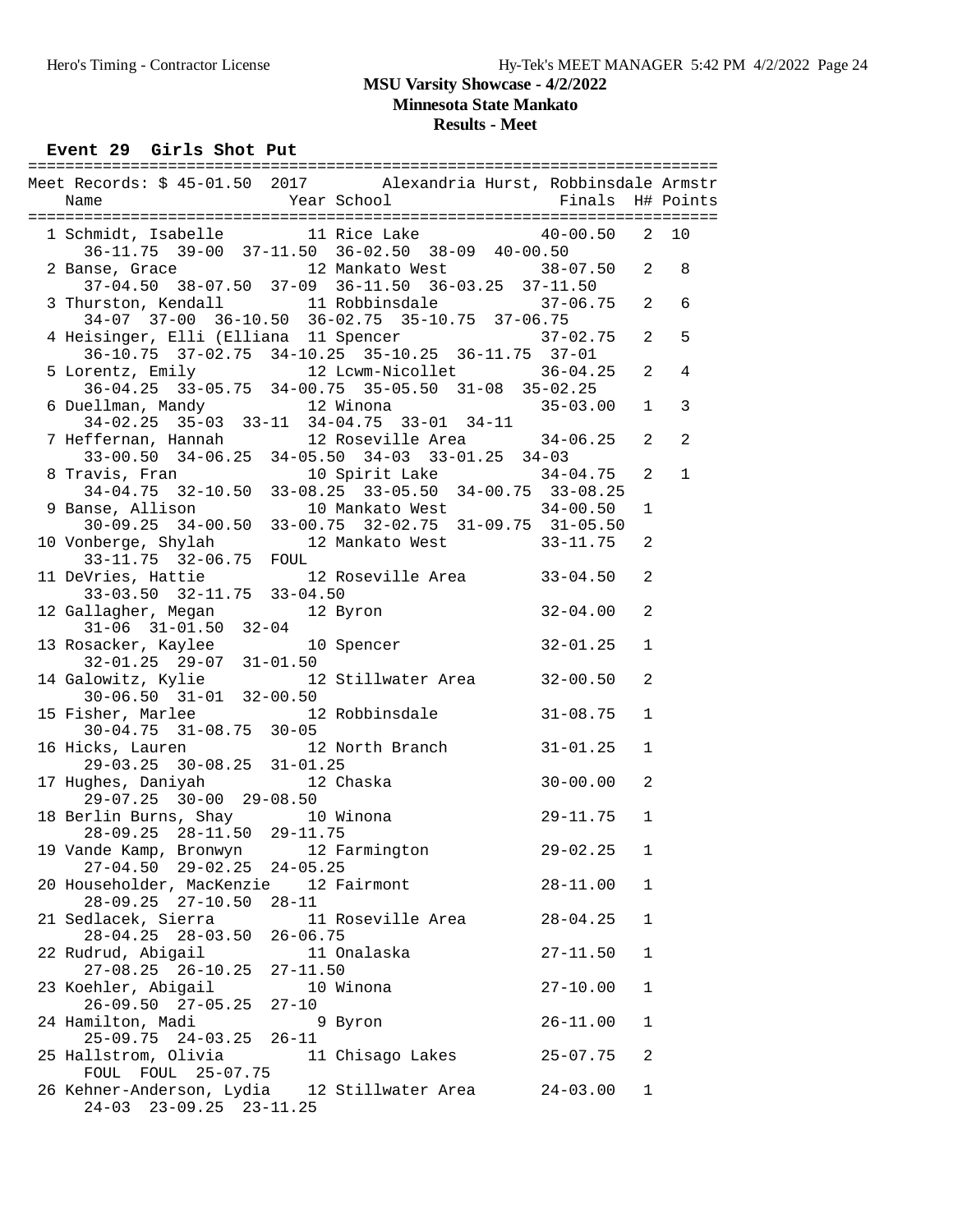**Minnesota State Mankato**

# **Results - Meet**

Event 30 Boys Shot Put

| Meet Records: \$ 54-00 2016 Pat Kasl, Forest Lake                                                                                     |                              |              |              |
|---------------------------------------------------------------------------------------------------------------------------------------|------------------------------|--------------|--------------|
|                                                                                                                                       |                              |              |              |
| 1 Freteg, Justin 12 Stillwater Area 50-07.50 3 10<br>FOUL 44-04.50 48-04.75 50-07.50 49-08 FOUL                                       |                              |              |              |
| 2 Rada, Colton 12 Chaska 12 + 47-07.00 3 8<br>45-07.75 45-04.75 46-05.75 47-07 47-04.50 45-00.25                                      |                              |              |              |
| 12 White Bear L 47-05.00 3<br>3 Svir, Nick<br>46-02.50 47-05 FOUL 44-05.50 46-06.75 FOUL                                              |                              |              | 6            |
| 12 Chaska<br>4 Mercer, Ryan<br>$47-04.75$ $44-08.50$ $46-05$ $45-04.75$ $45-07.25$ $43-07.25$                                         | $47 - 04.75$ 3               |              | 5            |
| 5 Kadlec, Anton 10 Hutchinson 46-00.00 3<br>44-06.75 FOUL 45-07.50 FOUL FOUL 46-00<br>6 Carrol, Nathan 11 Rice Lake 44-07.00 3        |                              |              | 4            |
|                                                                                                                                       |                              |              | 3            |
| 7 Owens, Parker 11 Rice Lake 44-01.00 2<br>42-07.50 42-01.25 44-01 40-09.75 42-00 FOUL                                                |                              |              | 2            |
| 8 Mohr, Braden 11 Farmington 43-09.75 1<br>FOUL 42-00.75 43-09.75 FOUL FOUL FOUL                                                      |                              |              | $\mathbf{1}$ |
| 9 Connelly, Christian 12 Byron 43-08.50<br>41-03.25 43-02 43-08.50 41-11.25 40-06.25 42-09.75                                         |                              | $\mathbf{1}$ |              |
| 10 Imbach, Ethan 12 Robbinsdale 43-08.50<br>38-03.75 43-08.50 42-04 42-10.50 42-00.50 41-10.50<br>11 Artz, Hank 9 Fairmont 43-06.50 3 |                              | 2            |              |
| FOUL FOUL 43-06.50                                                                                                                    |                              |              |              |
| 12 Marcussen, Jackson 12 North Branch 43-03.50<br>43-03.50 FOUL 42-09                                                                 |                              | 2            |              |
| 13 Helixon, Michael 11 Onalaska (13-00.25)<br>43-00.25 41-11.50 FOUL                                                                  |                              | 3            |              |
| 14 Cline, Kaleb 11 Spencer 42-03.50<br>42-03.50 FOUL 41-03                                                                            |                              | 2            |              |
| 15 Fretag, Chris 11 Stillwater Area 41-10.75<br>FOUL FOUL 41-10.75                                                                    |                              | 2            |              |
| $41 - 05.00$<br>16 Rudi, Sam<br>12 Edina<br>FOUL 38-03.75 41-05<br>17 Perkins, Ethan 11 Chaska (41-04.25                              |                              | 3            |              |
| $41-04$ $39-05$ $41-04.25$<br>18 Pratt, Zach 12 White Bear L 41-01.75 1                                                               |                              | 1            |              |
| 41-01.75 39-08.25 FOUL                                                                                                                |                              |              |              |
| 19 Roder, Payton 11 Hudson<br>40-07.25 FOUL 40-03<br>20 Peterson, Jacob<br>12 L-Fc-Mc                                                 | $40 - 07.25$<br>$40 - 05.75$ | 1<br>2       |              |
| $38 - 06.25$ $40 - 04$ $40 - 05.75$<br>21 Anderson, Zachary<br>12 Chisago Lakes                                                       | $40 - 00.00$                 | 2            |              |
| FOUL 38-00.75 40-00                                                                                                                   |                              |              |              |
| 11 River Falls<br>22 Kaminski, Maverick<br>36-02 39-10.75 FOUL                                                                        | $39 - 10.75$                 | 1            |              |
| 23 Fontaine, Trenton<br>11 Mankato West<br>FOUL FOUL 38-11.75                                                                         | $38 - 11.75$                 | 2            |              |
| 24 Lomen, John<br>12 Stillwater Area<br>38-11.25 37-01.50 37-07.50                                                                    | $38 - 11.25$                 | 2            |              |
| 25 Riggs, William<br>11 Mankato West<br>36-01 37-09.75<br>$38 - 05.25$                                                                | $38 - 05.25$                 | 1            |              |
| 26 Ojo, Olakunle<br>12 East Ridge<br>$30 - 01.25$ $37 - 06.75$ $37 - 08$                                                              | $37 - 08.00$                 | $\mathbf{1}$ |              |